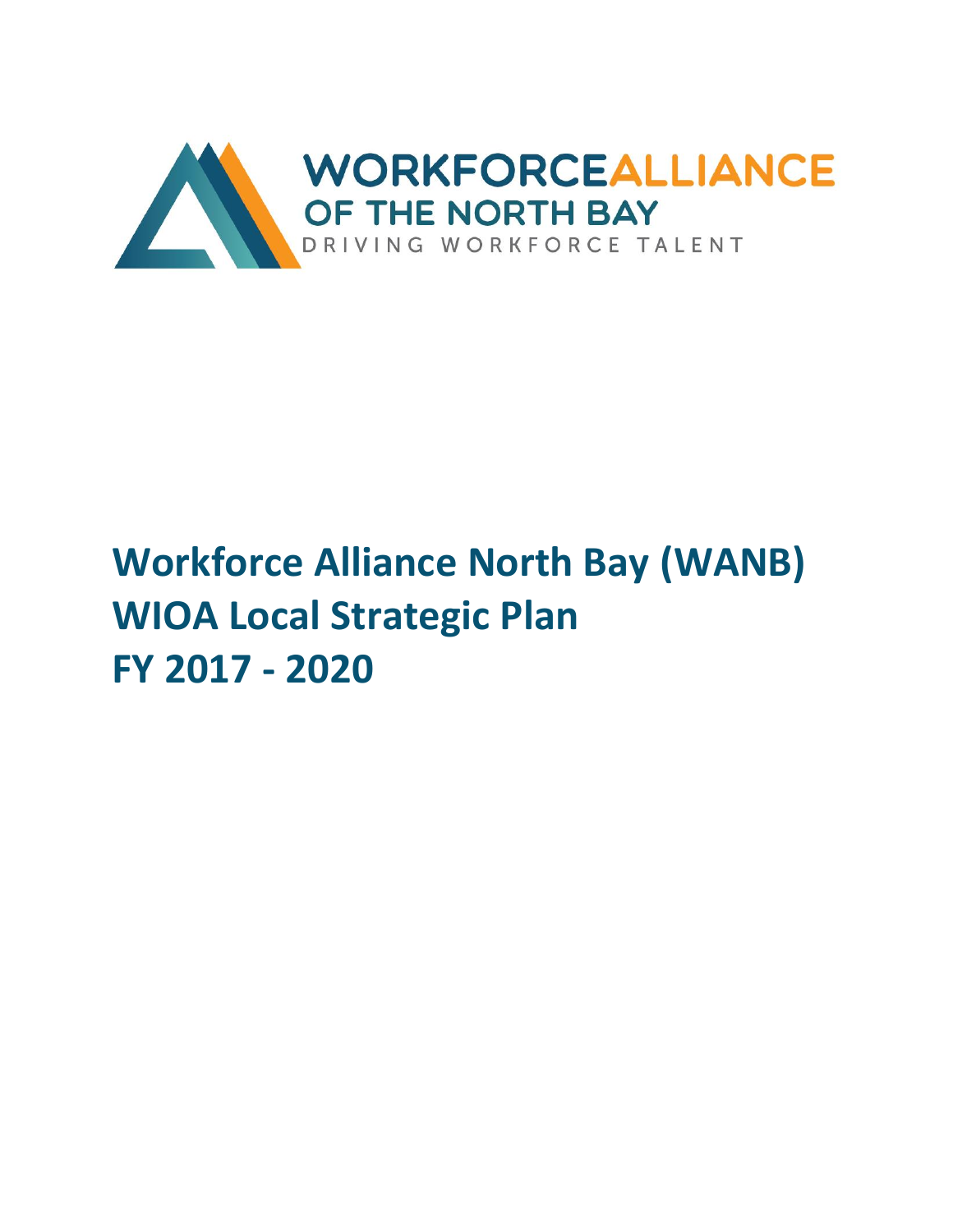#### **NORTH BAY WORKFORCE ALLIANCE (WANB) WIOA LOCAL STRATEGIC PLAN FY 2017-20**

## **A. A COHESIVE STATEMENT PERTAINING TO THE VISION, GOALS, AND STRATEGY OF THE LOCAL BOARD AND ITS PARTNERS**

The Workforce Alliance of the North Bay (hereafter referred to as the "Alliance") was formed in May 2016 as a Joint Powers Agency representing the region of Marin, Napa and Lake Counties. This was a merger of two former workforce boards, the Marin County and the Napa/Lake Workforce Development Boards (WDBs). The Governing Board of the Alliance (as the Chief Local Elected Official) is comprised of two members of the Board of Supervisors from each member county, for a current total of six members. The 25 member Regional Workforce Development Board (RWDB) is comprised of businesses and partner organizations from each member county, and it meets the overall statutory membership requirements. An America's Job Center of California (AJCC) operates in each member county, as well as several satellite offices.

As of this writing, the Mendocino County Board of Supervisors voted in November 2016 to request that their local workforce area join the Alliance. Research and discussions on this possible merger are taking place, with the Alliance Governing Board set to vote on Mendocino's request in June, 2017. After consultation with State Workforce Board staff, all parties agreed that this local strategic plan will cover all four counties – Marin, Napa, Lake, and Mendocino.

The Alliance RWDB envisions a sustainable balance between the employment needs of job seekers and the business needs of employers, to ensure a self-sufficient, skilled and diverse workforce in the region. The board understands that economic vitality is characterized by an abundance of well-paying jobs and that the availability of a skilled workforce helps to assure the economic success of businesses and workers.

Consistent with the State of California's policy objectives, the vision for the Alliance's workforce development system is anchored in three priorities:

- Fostering "demand-driven skills attainment" via regional sector based career pathways.
- Enabling upward mobility and economic self sufficiency.
- Aligning, coordinating, and integrating programs and services.

In order to ensure that job seekers and local businesses are well served, and to meet performance accountability goals based on Workforce Innovation and Opportunity Act (WIOA) performance indicators, the Alliance's strategy is to work closely with RWDBs and organizations, core partners and other stakeholders to align resources in order to foster sector based career pathways and to achieve the strategic vision of the local and regional plan. Furthermore, the Alliance's work is grounded in labor market information and analysis, qualitative and quantitative information from local businesses and industry groups and other stakeholders.

The Alliance has identified six goals to achieve the above vision: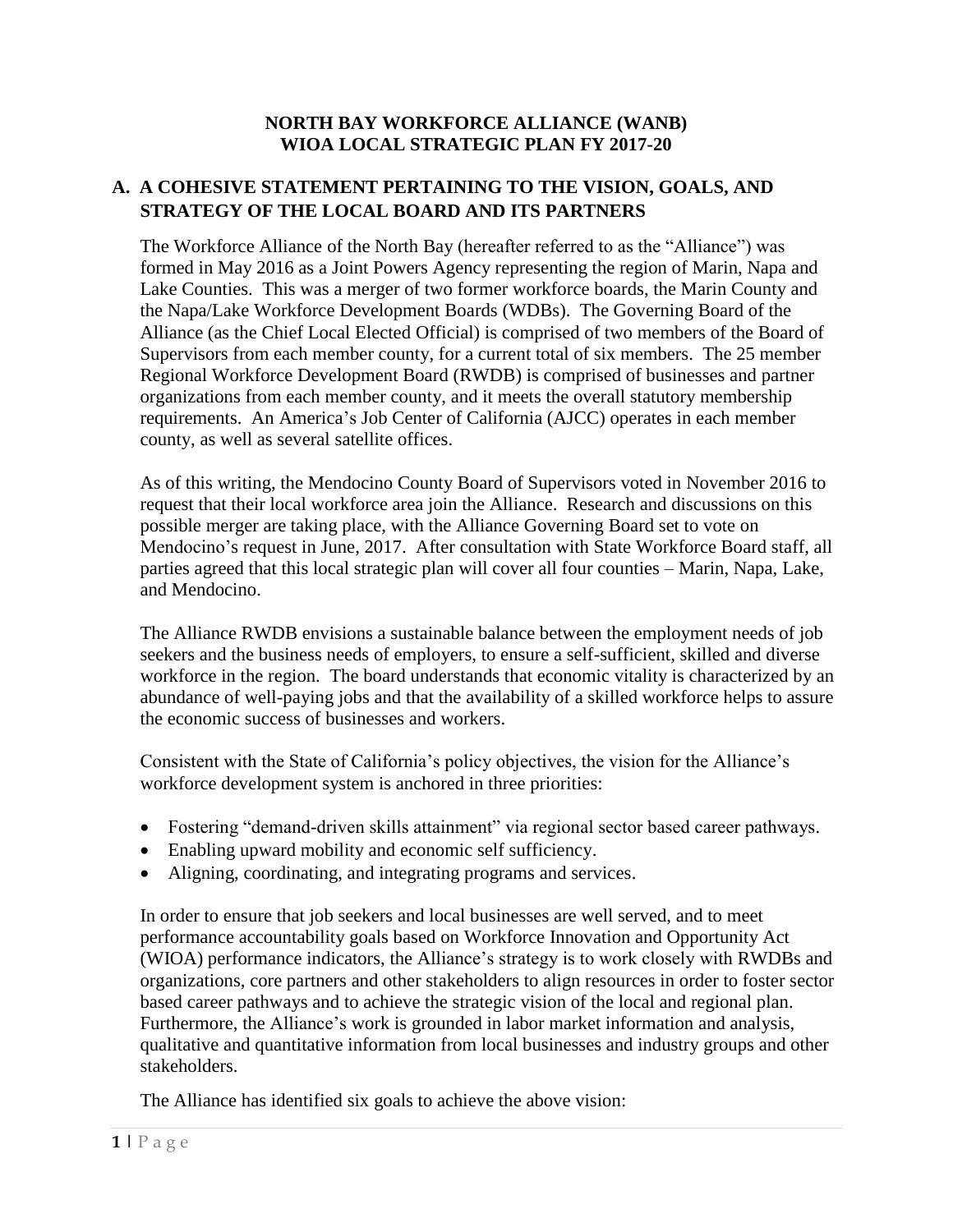- Goal One: Stay equipped with the most current labor market analysis, improve the responsiveness of the workforce system to meet the workforce needs of priority sectors within the local and regional economy, provide employers with skilled workers and expand employment opportunity for North Bay residents.
- Goal Two: Work with economic development efforts to improve the quality of services available to businesses, to promote hiring and economic vitality in the region.
- Goal Three: Increase access to workforce services for populations with barriers to employment.
- Goal Four: Re-engage youth disconnected from the education system and labor market to help them achieve academic credentials, transition into post-secondary education, and/or secure living wage employment.
- Goal Five: Streamline and coordinate policy and administration across core partners/funding streams.
- Goal Six: Strengthen policy and programmatic coordination between the workforce system and the region's education system, to ensure that students and graduates are prepared to enter the region's workforce, and are earning industry valued credentials, certificates and degrees.

# **B. REQUIRED DETAIL ON LOCAL PROGRAM ALIGNMENT TO IMPLEMENT STATE PLAN POLICY STRATEGIES**

The Alliance's vision for the local system supports the Governor's vision, goals, and strategic policy orientation as outlined in California's Strategic Workforce Development Plan: "Skills Attainment for Upward Mobility; Aligned Services for Shared Prosperity." The following outlines how the Alliance's work is aligned with the seven policy strategies identified by the State.

#### **Sector Strategies and Career Pathways**

As detailed in the North Bay Regional Planning Unit (RPU) Plan, for the past several years the WDBs that have come together to make up the Alliance have been involved in several major initiatives to develop sector based partnerships with industry, and to identify and promote career pathways within those sectors. These initiatives are the Northern California Career Pathways Alliance (NCCPA), and the North Bay Business Sector Alliance (NBBSA).

NCCPA is a \$15 million, 5 year grant to the region from the state Department of Education's California Career Pathways Trust (CPT), created by Assembly Bill 86. The NCCPA is a collaborative alliance of the County Offices of Education, Community Colleges, WDBs, local schools and businesses in the six county North Bay, and its goal is "to create a regional approach to Career Pathways that inspire students through high-quality experiences in school and in professional workplace settings, engage more employers in education, and provide the region with the focused, diverse and highly-qualified workforce needed for a vibrant economy." The North Bay RPU directors all sit on the governance committee for NCCPA, while the Alliance Executive Director sits on the Executive Committee.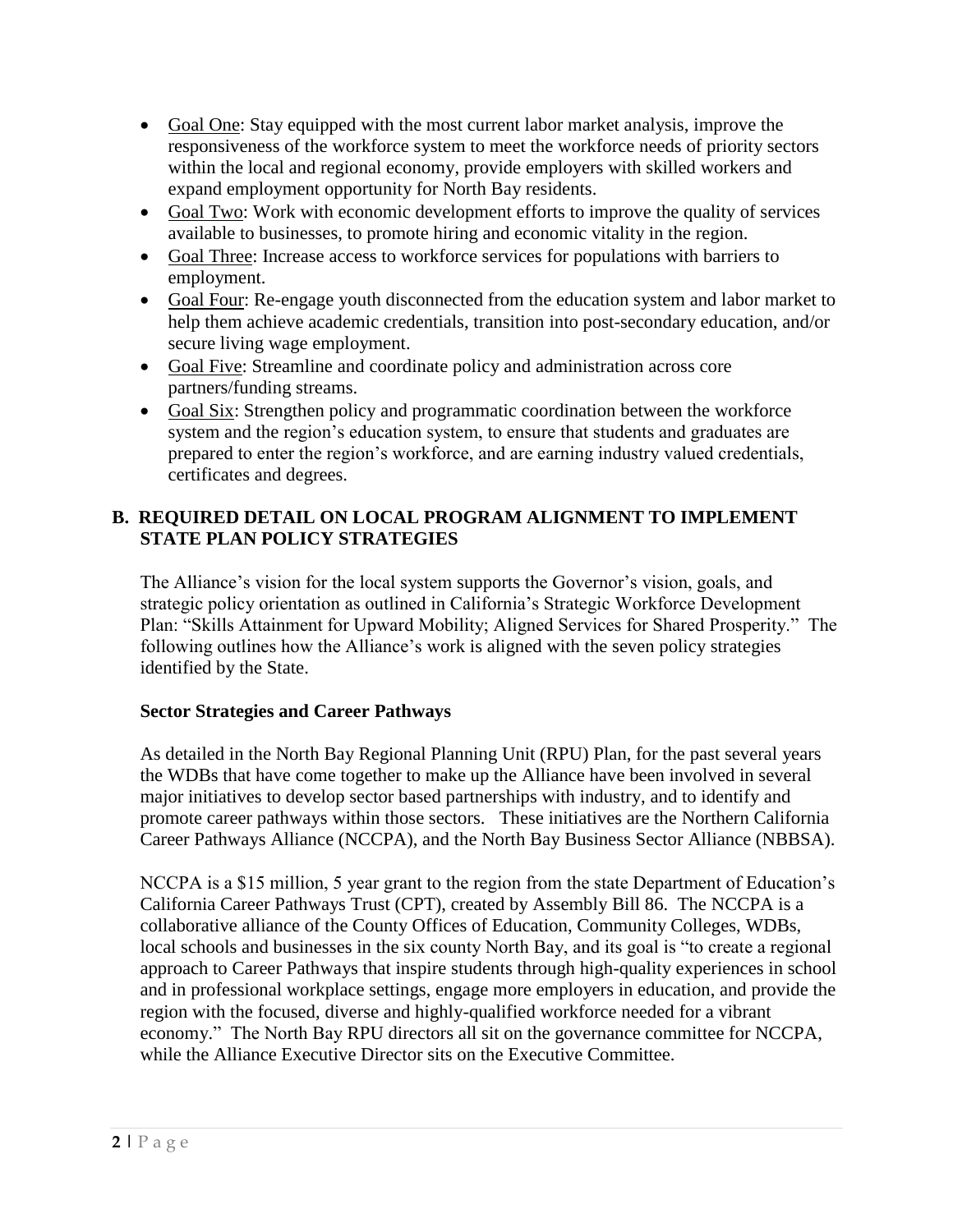In addition to the \$15 million from CPT, NCCPA will invest an additional \$10 million in cash and in kind contributions from the community and businesses to create and enhance education pathways for high school and community college students. NCCPA is providing services and support to 22 school districts throughout the region, and working in eight industry sectors and 16 career pathways.

The Alliance is also an integral part of the North Bay Business Sector Alliance (NBBSA). The North Bay RPU, which also includes Sonoma and Solano Counties (hereafter referred to as NBEC (North Bay Employment Connection)) was awarded \$1 million from the Slingshot Initiative to coordinate with community partners (education and economic development) to establish regional Industry Sector Partnerships that put business out front to identify specific industry priorities, workforce challenges and opportunities.

Although still in the early stages, the NBBSA will allow NBEC to ensure that the voice of businesses are integral in determining policy priorities and strategies; that there is a robust mechanism by which businesses help to identify training and education deficiencies and the approaches to solving them; that businesses help to identify the career pathways most critical to regional economic success and any necessary adjustments to further develop career pathway programs to meet regional industry needs; and that industry leads the discussion and process on determining industry-valued and recognized postsecondary credentials.

# **Organizing Regionally**

The Alliance is on the cutting edge of providing workforce development activities regionally, as envisioned in the WIOA. Although still in its first transitional year, the Alliance expects that by joining the forces of multiple Workforce Boards, it will be better able to use and deploy resources, realize administrative efficiencies, and carry more weight in grant seeking and policy influencing activities. As mentioned, the Alliance is considering a merger with Mendocino County as well.

In addition to the Alliance itself being regional in nature, the workforce boards of NBEC have collaborated successfully since 2000. Regional efforts include the NCCPA and NBBSA efforts outlined above; approximately \$20 million in jointly administered grant funded projects; regional staff development efforts and jointly funded labor market and occupational outlook analyses. For more information, please see the NBEC RPU plan.

# **Earn and Learn Strategies and Supportive Services**

In order to ensure that all job seekers have the supports that they need to successfully participate in programs or complete training, the Alliance utilizes earn and learn strategies as well as supportive services. On the job training and partnerships with apprenticeship programs allow individuals to earn income while advancing their skills and knowledge. Furthermore, each AJCC can provide needed supportive services to participants either directly through WIOA funds or through referral to partner organizations within the workforce system, including but not limited to the Department of Rehabilitation, county welfare agencies, and community based organizations.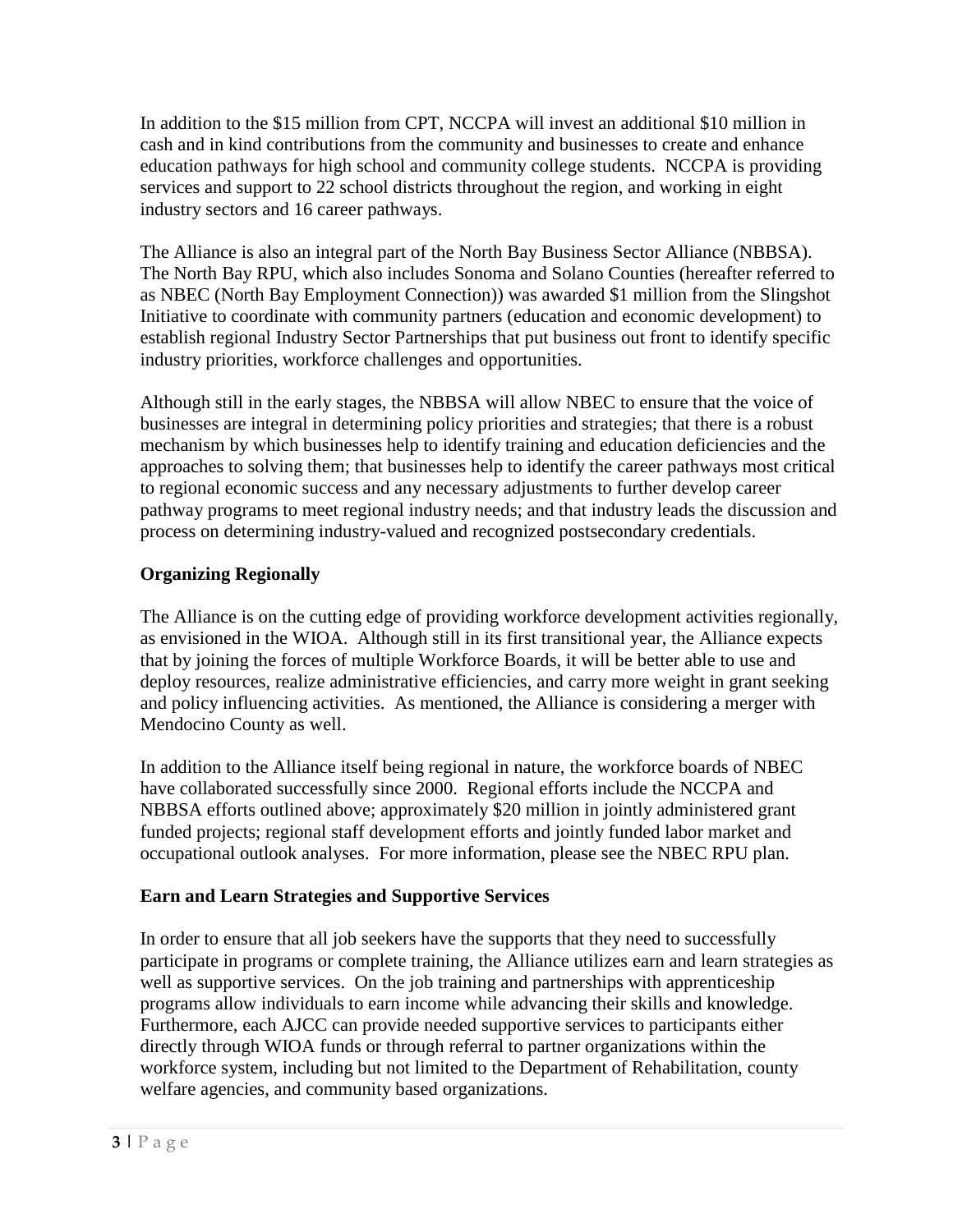## **Cross System Data Capacity**

WIOA emphasizes technology as a critical tool for making all aspects of information exchange possible, including client tracking, common case management, reporting, and data collection.

To support the use of these tools, AJCC Partners have agreed to the following key cross system data capacity provisions in their MOUs:

- Compliance with the applicable provisions of WIOA, Welfare and Institutions Code, California Education Code, Rehabilitation Act, Adult Education Block Grant, and any other appropriate statutes or requirements.
- The principles of common reporting and shared information through electronic mechanisms, including shared technology.
- Commitment to share information to the greatest extent allowable under their governing legislation and confidentiality requirements.
- Maintenance of all records of the AJCC customers or partners (e.g. applications, eligibility and referral records, or any other individual records related to services provided under this MOU) in the strictest confidence, and use them solely for purposes directly related to such services.
- Development of technological enhancements that allow interfaces of common information needs, as appropriate.
- Understanding that system security provisions shall be agreed upon by all partners.

To this end, all of the AJCCs within the Alliance service area are utilizing CalJOBS for case management and data tracking purposes. In addition to serving as a case management and performance management tool, CalJOBS has the ability to track training related employment. As the Alliance advances its industry sectors efforts, this data will be used to ensure that staff are best matching jobseekers to quality training in demand occupations, and that training schools produce highly qualified graduates that are readily hired by industry.

As other WIOA-Titled programs come online to utilize CalJOBS, the system will be able to similarly analyze the effectiveness of multiple training programs, and direct efforts at continuous improvement.

In addition to CalJOBS, AEBG consortia staff in Lake and Mendocino Counties have proposed a collaboration with Alliance partners to utilize a cross system data platform called CommunityPro Suites, which is developed by LiteracyPro Systems, Inc. CommunityPro is being marketed as a platform for postsecondary education providers, adult education providers, community based organizations, and WIOA providers to share data for common customers and streamline delivery of services. WDBs within the Alliance are considering the feasibility of this system and may move forward with utilization if the release of data is authorized by EDD.

#### **Integrating Services and Braiding Resources**

Because the Alliance member counties are all small and have very limited WIOA allocations, the region's workforce development system has evolved over time to rely heavily on the contributions of each partner to the system. Across the region, the AJCCs have been able to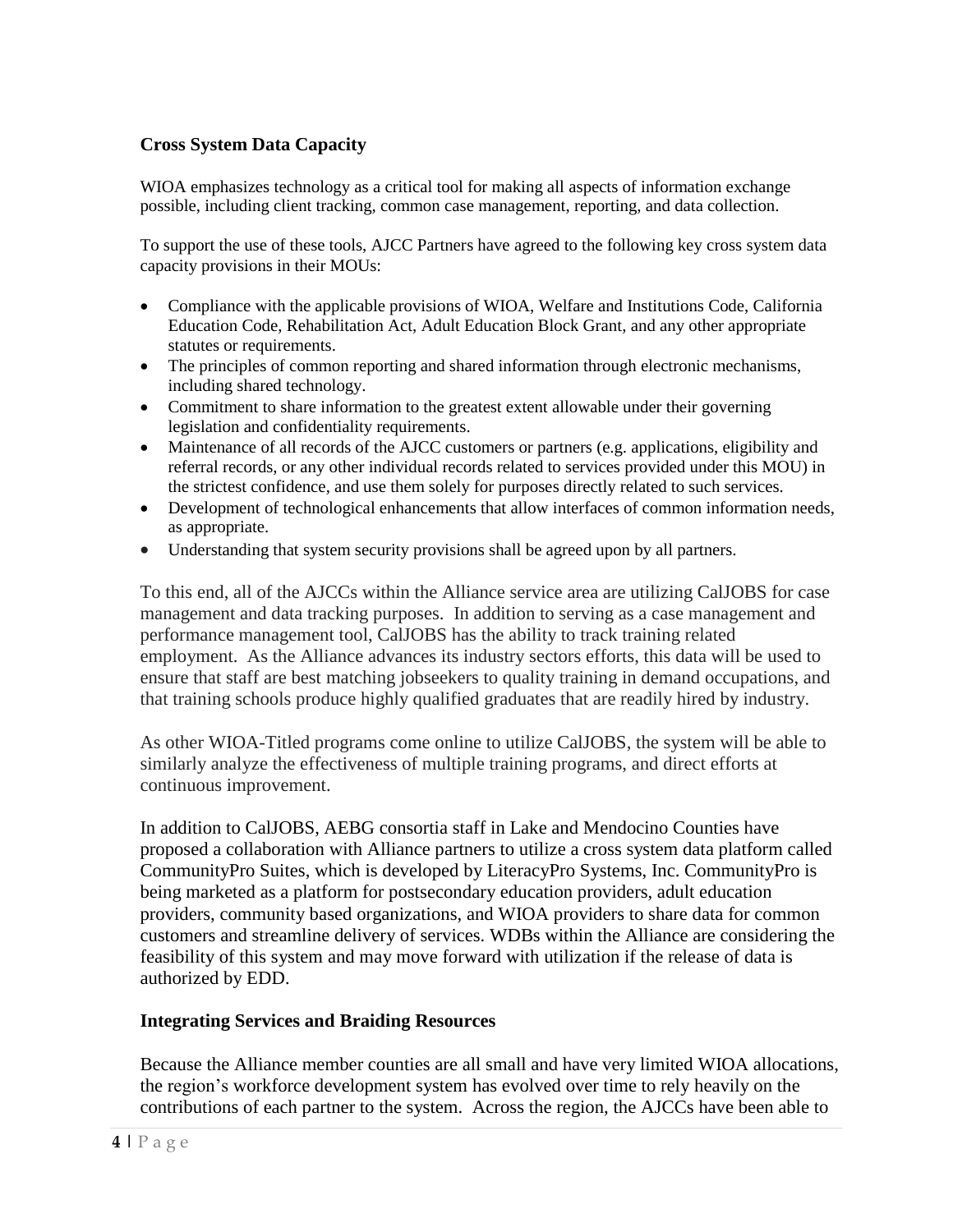leverage funding from county welfare agencies, Adult Probation, and private foundations, to name a few. Resource sharing and colocation have occurred with the State Employment Development Department (EDD), Department of Rehabilitation (DOR), adult education and computer literacy programs, the Senior Community Service Employment Program (SCSEP), County Library systems, California Indian Manpower Consortium, Small Business Development Center, and California Human Development, which runs the farmworker job training, local veteran programs, and migrant seasonal farmworker programs. One Stops have also provided office space and resources for CBOs working with historically disadvantaged populations and education partners.

A rigorous stakeholder input process took place across the region in November-December 2016. Mandated and nonmandated partners and stakeholders including community based organizations serving disadvantaged populations, elected officials, economic development organizations, RWDB members, education partners, businesses and others were invited to contribute to the development of this strategic plan. Attendees at those sessions were asked for their input on gaps in the existing system, ways to address those gaps, and suggestions for better resource alignment. These sessions were only the beginning of the conversation, which will continue through implementation of this plan. For more information, please see the RPU regional plan.

The following section outlines the roles of partners within the system generally, and specifically the role of each WIOA partner organization.

## **Role of Partner Organizations**

The WIOA partners are critical components of the Alliance workforce development system. The Alliance envisions a system where there is no "wrong door," and AJCCs in each county as well as partner organizations seamlessly cross refer and serve job seekers in a coordinated manner. The Alliance will work with WIOA partners to expand access to employment, training, education, and supportive services for eligible individuals, including those with barriers to employment.

Because the Alliance was only formally established in May 2016, the Marin, Mendocino and Napa/Lake WDBs each entered into Phase I Memorandums of Understanding (MOU) with the WIOA mandated partners to define their respective roles and responsibilities in meeting policy objectives and service goals. Phase II will be completed under the Alliance. The attached Phase I MOU's outline that all parties agree to jointly promote program integration of workforce development programs through joint planning at the state, regional, and local levels; to coordinate resources, programs, and services for a more streamlined and efficient workforce development system; and to promote information sharing and coordination of activities to improve the service reach and quality of programs authorized by all partners. These goals may be met in part by regular meetings and communications to facilitate continuous partnership building, continuous planning in response to state and federal requirements, collaborative grant proposals, and capacity building and staff development activities to ensure that all partners and staff are adequately cross-trained. The following is a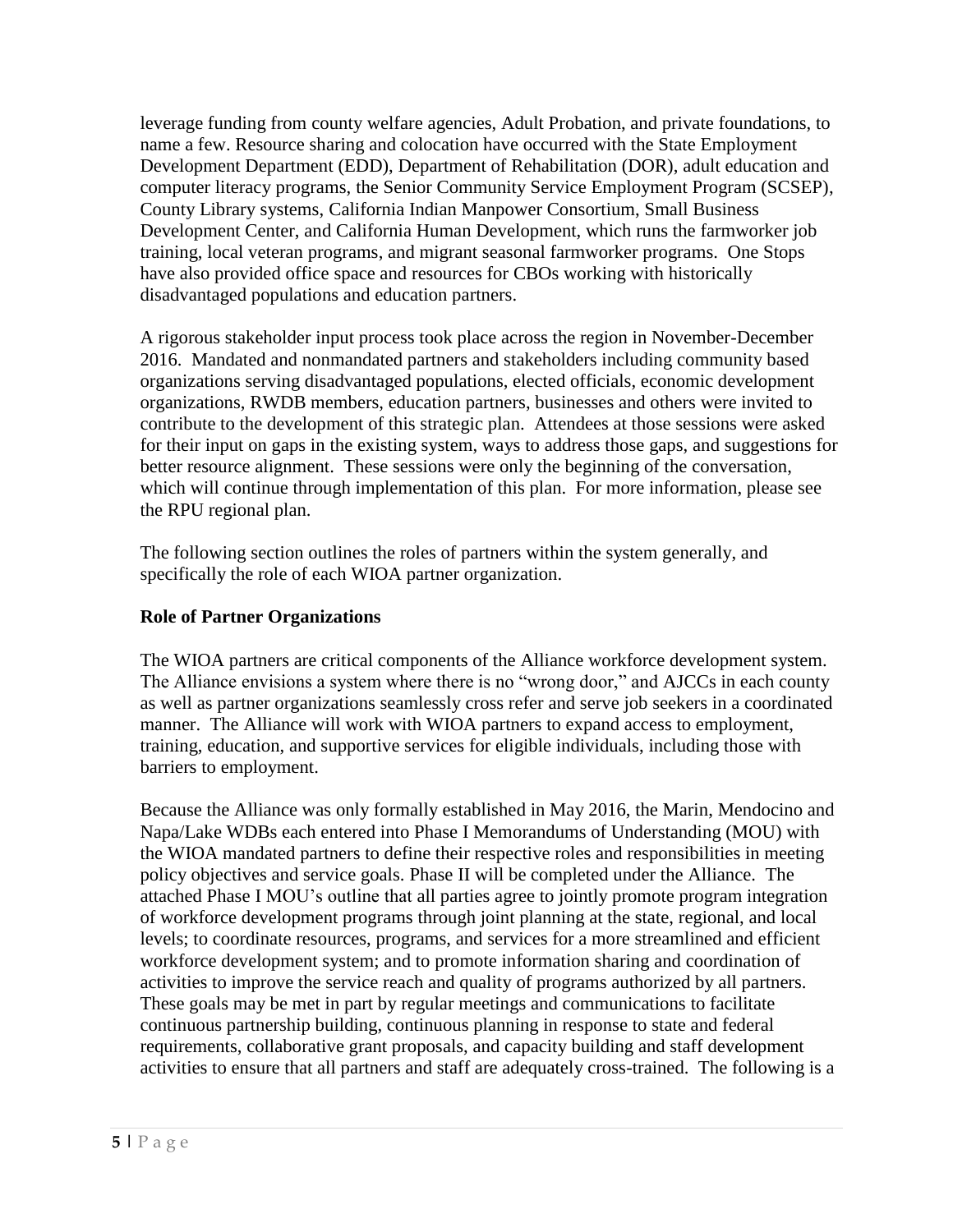brief description of the role of each core partner organization, as well as a few additional partners.

Employment Development Department (EDD): EDD offers Employment Services (including but not limited to CalJOBS and labor exchange services, Unemployment Insurance (UI) services, California Training Benefits, and Rapid Response), Veterans Services, Labor Market Information, Employer Informational Services, and Trade Adjustment Act assistance. Funding from EDD can be used to provide information on and support services of UI and disability insurance claimants, job seekers through Wagner-Peyser, veterans, people with disabilities, youth, and TAA participants. EDD is physically co-located with one or more AJCCs within the Alliance area.

Department of Rehabilitation (DOR): DOR works in partnership with consumers and other stakeholders to provide services and advocacy resulting in employment, independent living, and equality for individuals with disabilities in California. DOR provides a comprehensive menu of services to eligible clients, including but not limited to training, self advocacy training, assessments, career counseling/exploration, on the job training/work experience, job placement services, assistive technology and benefits counseling. DOR clients include individuals who may have the following disabilities: blind or visually impaired; cognitive disabilities; learning disabilities; intellectual or developmental disabilities; deaf or hard of hearing; physical disabilities; psychiatric disabilities; traumatic brain injury; and other disabilities. DOR is physically co-located with one or more AJCCs within the Alliance area.

Adult education and literacy programs: Adult education and literacy programs offer a range of services, which may include adult secondary education, adult basic education, English as a Second Language courses, classes for adults with disabilities, and high school equivalency/GED preparation. High school equivalency preparation is offered by the following adult schools within the Alliance area: Tamalpais Adult School (Marin County); Novato Adult School (Marin County); Ukiah Adult School (Mendocino/Lake); Kelseyville Adult School (Mendocino/Lake); Anderson Valley Adult School (Mendocino/Lake); Napa Valley Adult Education (Napa County). The student population of adult schools is very diverse, including immigrants, high school non-completers, and people with disabilities. The adult schools in the area are exploring ways to offer more career technical education. Adult education programs are physically co-located with one or more AJCCs within the Alliance area.

Community Colleges: The Alliance area includes Napa College, the College of Marin, Mendocino College, and Woodland College Clearlake (Yuba College District). Programs on offer at the Community Colleges include those administered with Carl D. Perkins Act funds, as well as CTE programs, the Community College CalWORKs program, and Disabled Student Programs and Services. Community Colleges also offer adult basic education services in some areas. The student population of the community college is very diverse, including students who: seek to transfer to four year institutions; lack basic skills; have limited English proficiency; or need short term vocational training. The Community Colleges are a primary provider of occupational skills training in the area.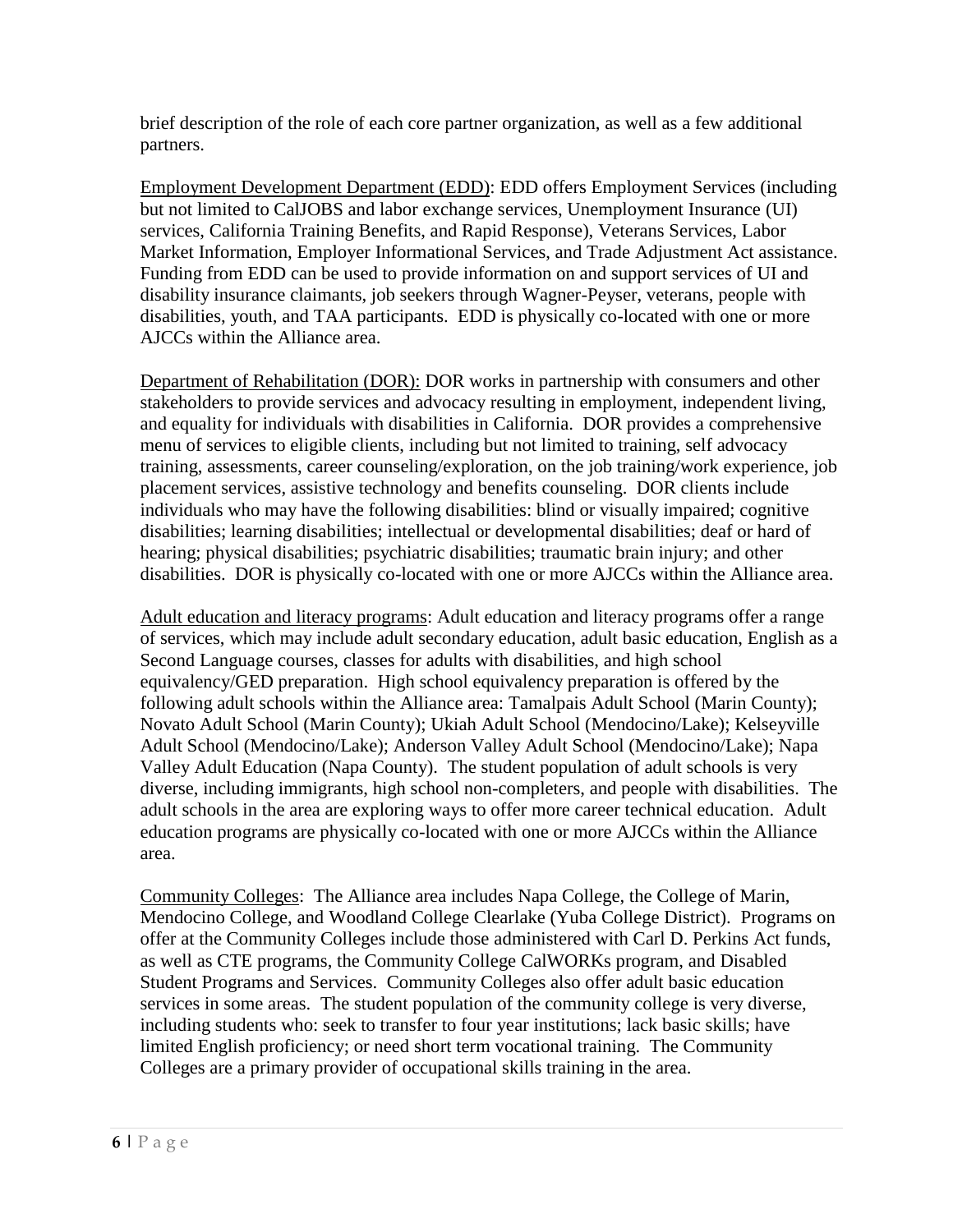County welfare agencies: County welfare agencies are the primary provider of safety net programs, including TANF, CalWORKs Welfare-to-Work, General Assistance/Relief, Medi-Cal, and CalFresh programs. Eligibility varies by program but clients generally are among the most low-income individuals within the community, often facing multiple barriers to employment. The county welfare agency is physically co-located with one or more AJCCs within the Alliance area.

The Alliance recognizes the critical importance of coordinated service delivery, both for the success of customers as well as for the efficient use of limited resources. The Alliance and its partners are continuously striving toward a workforce system that is collaborative, well integrated, and seamless to the customer.

# **Description of AJCCs and Services**

The Alliance oversees one comprehensive AJCC in each member county, as well as some satellite offices. In January 2017, the Alliance will issue a first ever Request for Proposals (RFP) for a WIOA One Stop Operator as well as for the WIOA Adult and Dislocated Worker programs, referred to as Career Services Providers. An RFP for WIOA youth service providers will be issued at a later date. (Mendocino will issue its own RFP, using the same scope of work.) Contracts awarded under this RFP may be renewed for up to four years, with the annual approval of the regional workforce development board. Preference will be given to organizations or partnerships that help individuals enter sector based career pathways through a range of education and training programs leading to industry-recognized certifications and degrees, and to proposals that are able to leverage additional funding.

All successful bidders must address strategies to effectively assist eligible individuals with barriers to employment. Barriers range from those that present significant challenges to those able to be addressed with short-term or minimal guidance and support.

Examples of barriers that often require higher levels of support include:

- First time transition into the workforce.
- Limited work skills and experience.
- Academic skills lower than  $8<sup>th</sup>$  grade proficiency.
- Long term unemployment or under-employment.
- Lack of child care or transportation.
- Limited English language skills.
- Limited digital literacy.
- Involvement with the justice system.

Target populations who may face one or more of the above barriers include displaced homemakers, low income individuals, Native Americans, people with disabilities, older workers, ex-offenders, homeless individuals, foster youth, Limited English Proficient (LEP) individuals, migrant/seasonal farm workers, people within two years of exhausting TANF benefits, single parents, and the long term unemployed. All successful bidders will work closely with mandated partners as well as other community based organizations to ensure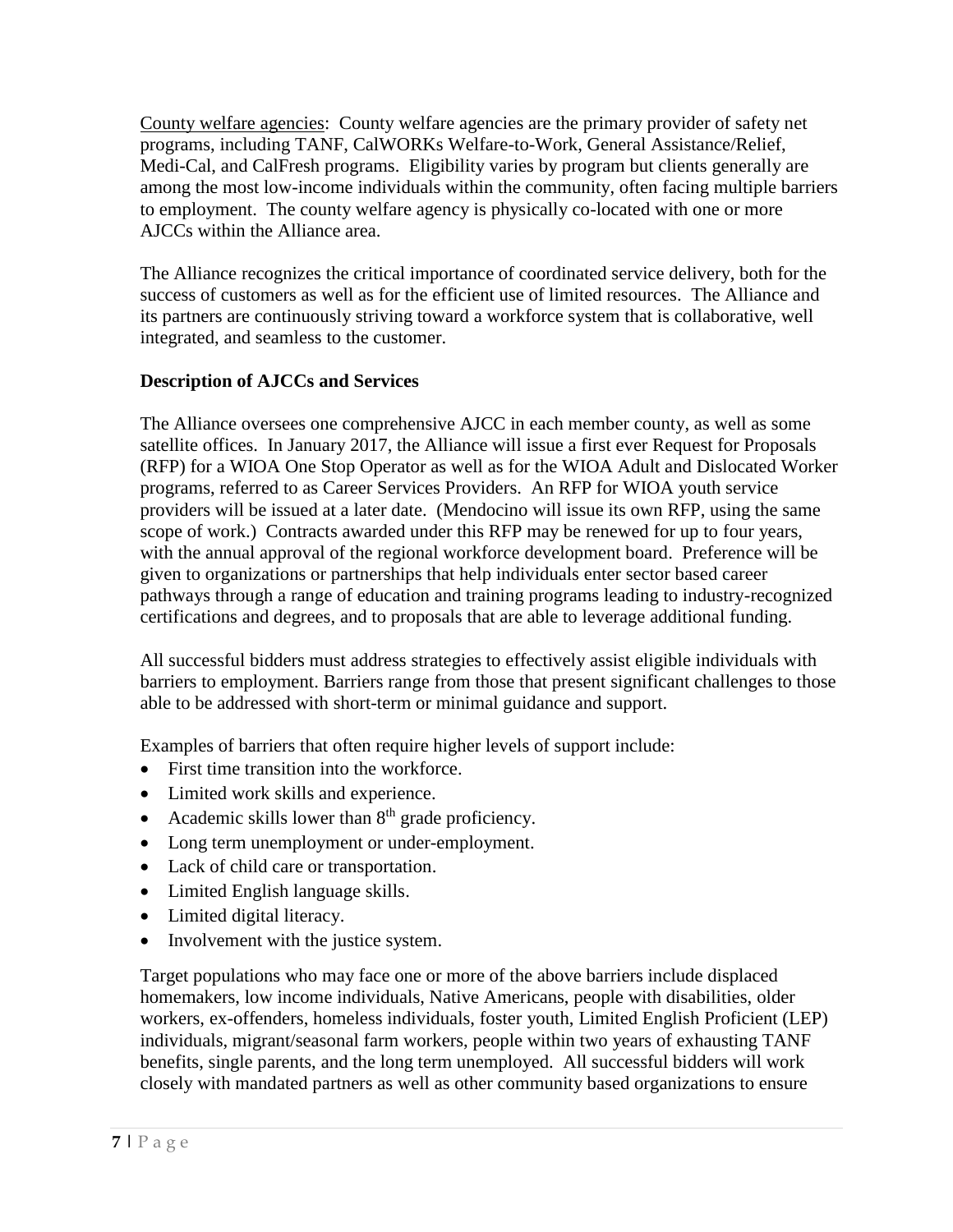that target populations can access the services and supports needed to assist them in moving toward greater economic self-sufficiency and career success.

The primary functions of the One Stop Operator (OSO) are to ensure coordination of partners within the AJCC, ensure the smooth daily operation of the AJCC, and coordinate with career services and Alliance staff. The OSO's responsibilities include but are not limited to the following:

- Provide functional coordination of all AJCC required services, including all services provided by entities that have entered into MOUs (in accordance with WIOA).
- Ensure that the AJCC partners adhere to MOUs, agreements and reporting procedures. The OSO will work with AJCC partners to ensure that training regarding the partner's services are provided to AJCC staff.
- Continue to develop and enhance the workforce development system by focusing on a fully coordinated and integrated service delivery model that is market driven and offers value-added services to job seekers.
- Assure the delivery of services to individuals at the AJCC with limited English proficiency, disabilities, or other significant barriers.
- Promote adoption of creative and innovative methods and best practices in the delivery of the required services.
- Increase customer satisfaction by developing flows and processes that are driven by feedback from both business and job seeker customers.
- Follow any current and future board administrative directives especially those directives that concern: fiscal responsibilities of the day-to-day operation of the AJCC, Equal Employment Opportunities, and the Americans with Disabilities Act.
- Advise and assist the Board on all items relevant to one stop credentialing.

Further, it is the OSO's responsibility to ensure non-discrimination and equal opportunity in all programs and services administered by the AJCC. No individual shall be excluded from participation in, denied the benefits of, subjected to discrimination under, or denied employment on the basis of race, color, religion, sex, national origin, disability, age, political affiliation, marital status, sexual orientation or identity, medical conditions or military/veteran status, and each customer shall have such rights as are available under any applicable Federal, State, or local law prohibiting discrimination.

# **C. REQUIRED DETAIL ON SPECIFIED SERVICES AND SERVICE DELIVERY STRATEGIES**

# **Improved Access and Serving Those with Barriers to Employment**

As detailed in the North Bay RPU plan, the Alliance service area has a population of 541,389 and a workforce of approximately 294,150. The unemployment rate ranges from a high of 6% in Lake County to a low of 3.3% in Marin. The amount of poverty in each community also varies across the region, with higher deprivation existing in the more rural areas. Lake County has the highest percentage of its population living below the federal poverty line, at 24.3%, as well as the lowest median income at \$35,997. Marin County has the lowest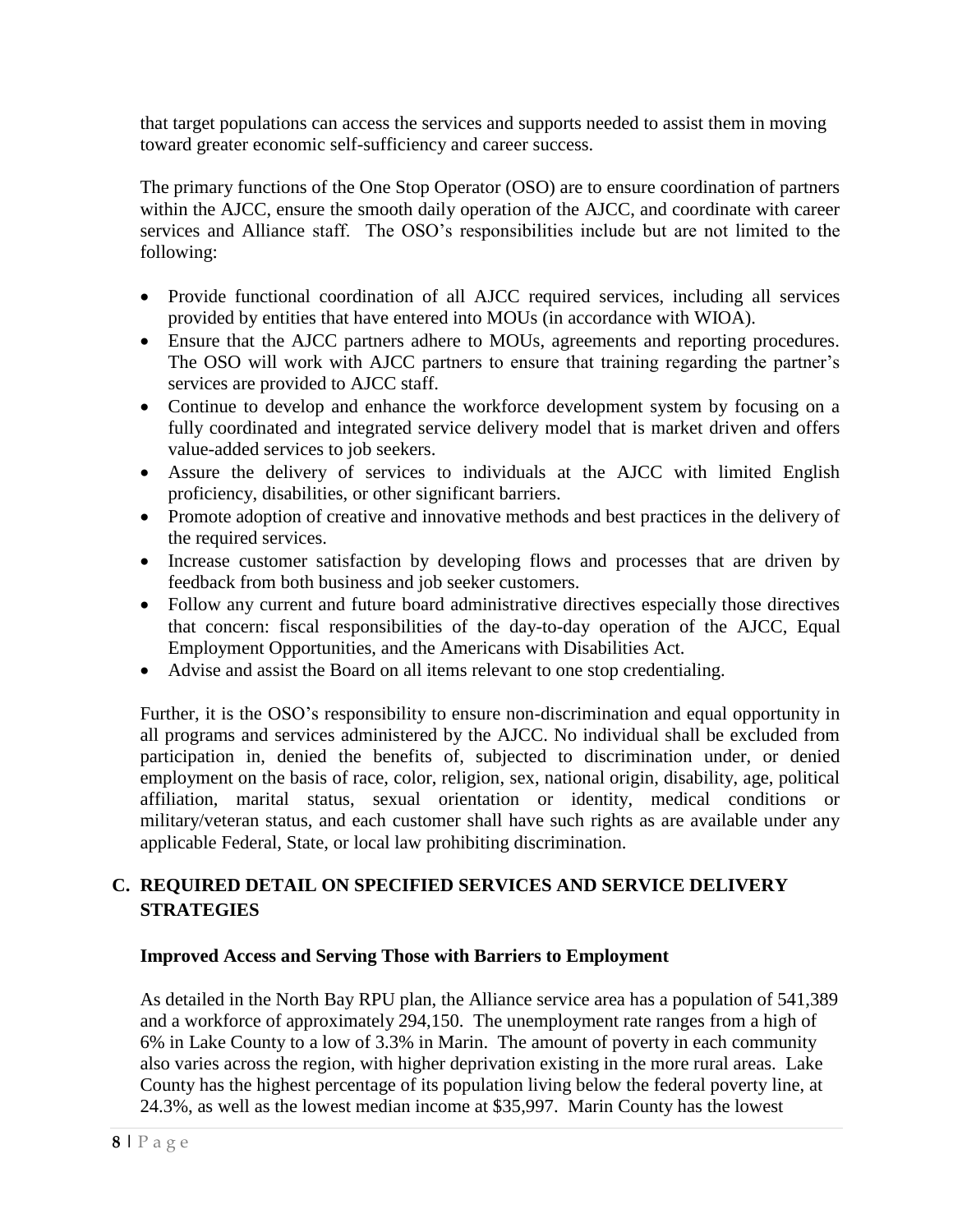percentage of its population living in poverty at 8.8%, and the highest median income at \$91,529. Mendocino County experiences the highest unemployment rate for people with disabilities at 30.1%; Marin County has the lowest at 7.9%.

Not unexpectedly, the educational attainment rates of the population also vary widely by county. Napa County has the highest percentage of population that didn't complete high school at 17.2%, Marin the lowest at 7.5% - all still below the state average of 18.5%. Within the Alliance's area, approximately 53,824 individuals speak English less than "very well." The service area overall has far lower percentages of limited English speakers than the state figure of 43.7%. Napa County has the highest percentage of limited English speakers at 16.3%. For those who speak a language other than English at home, Spanish is the most commonly spoken language in every county, although groups of Asian language speakers also exist, particularly in Marin County. For further detail and to see this information in table format, please refer to the North Bay RPU plan.

Within this demographic context, the Alliance will continue to work with core partners to expand access to employment, training, education, and supportive services for eligible job seekers, particularly individuals with barriers to employment and target populations outlined previously. As described in the AJCC Services section, the assessment process includes the identification of barriers to success, and the individual planning process includes strategies to remediate those barriers. The co-location of core and other partners with AJCCs across the region assists with smooth cross referral and co-enrollment of customers, to ensure access to a comprehensive set of supports and programs to aid in their success. Furthermore, as part of the NCCPA and NBBSA initiatives, Alliance, partner, and AJCC staff will continue to take part in capacity building activities, to ensure that they have sufficient knowledge and skills to assist job seekers in accessing local and regional sector-based career pathways. These capacity building efforts, in addition to client outreach and education activities via the AJCCs, will improve client access to activities leading to industry-recognized and valued credentials, certificates, or degrees. Furthermore, as described earlier, the Alliance is participating in the NCCPA and NBBSA initiatives in order to facilitate the development of career pathways. This information will be disseminated widely to AJCC and partner staff, to ensure the appropriate co-enrollment of clients in programs that will assist them in achieving success.

A few initiatives within the area warrant specific mentioning. In Marin County, the Marin Employment Connection (AJCC) has a long standing, close working relationship with the Probation Department. The Probation Department funds multiple positions that are overseen by the Marin Employment Connection, including a case manager for AB109 probationers, a case manager to work with youth involved or at risk of involvement with the juvenile justice system, and a social worker within the County Jail. Probation also funds youth stipends for internships. This close collaboration has allowed people in reentry to access workforce services in a coordinated manner – for example, probation officers are aware of and support their supervisees' job search and employment related activities.

In Mendocino County, the WIOA Youth Provider, Redwood Community Services, has developed close working relationships with county foster care programs to ensure current and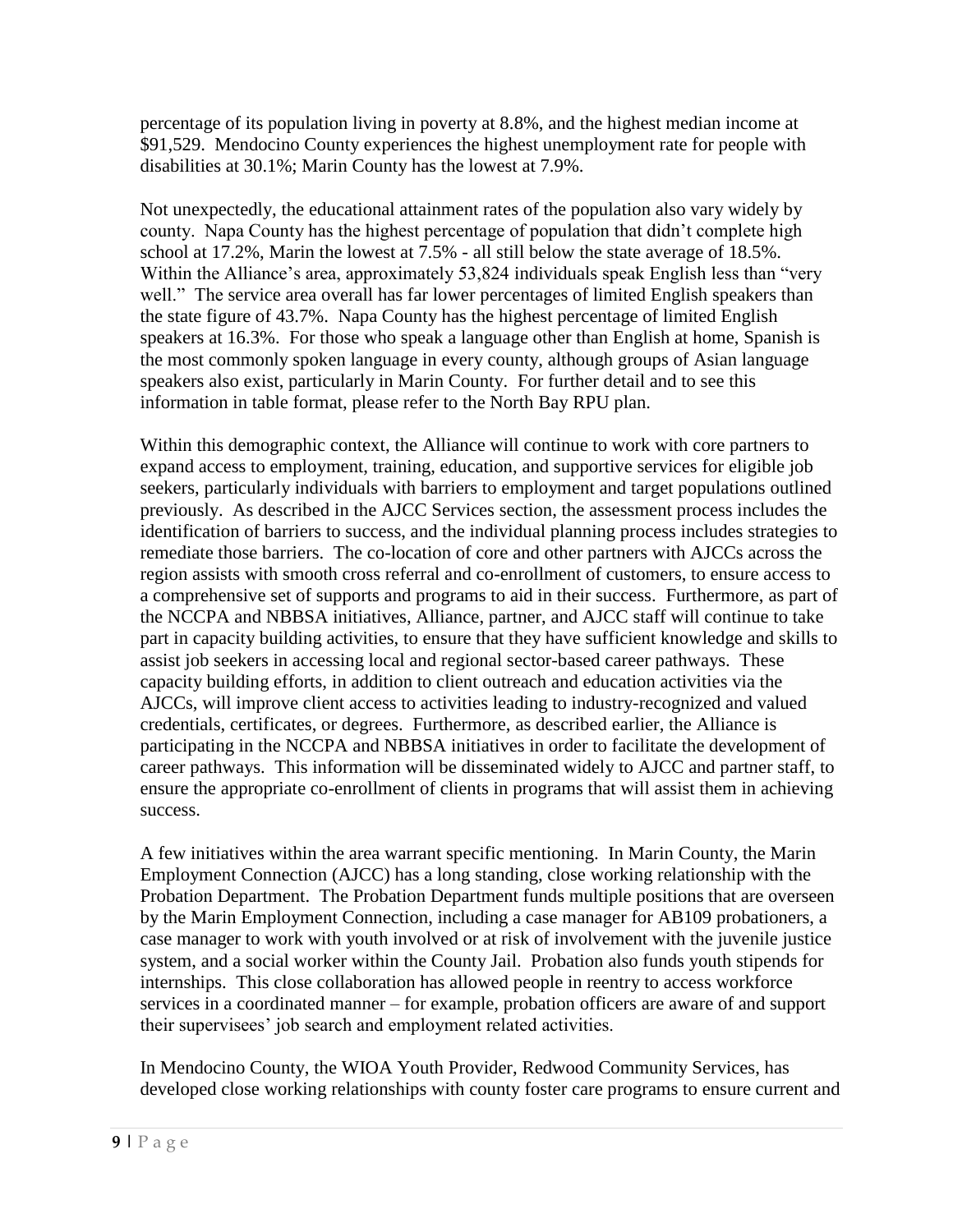former foster care youth have access to services which meet their needs, including skills attainment, work experience, and assistance with attaining employment. Redwood Community Services also works with foster youth and foster families in the community allowing foster youth an opportunity to easily enroll in WIOA services as they transition out of the foster care system. Foster youth are a population that experiences multiple barriers to employment including lack of child care or transportation, limited work skills, and at times, involvement with the justice system. By working closely with the foster care system, the workforce system can more seamlessly deliver services, helping to eliminate potential barriers and improving the likelihood of positive outcomes.

The Alliance intends to identify best practices in serving individuals with barriers to employment across its member counties as well as the North Bay region, and share and promote those practices as possible.

## **Business Engagement and Business Services**

The Alliance is committed to serving local businesses as a primary customer and driver of the local workforce development system. As the engine for local economic development, the success of businesses is critical to the area's economic vitality and employment opportunities. Over the past several years, staff have worked together to develop a business services plan, to enhance partnerships with partner organizations and provide local businesses with a single point of contact through which they can receive a full array of business services via the Business Advancement & Retention Team. While still evolving and adapting to the new Alliance structure, it reflects the philosophical approach of the Alliance to business engagement and business services. The following are vision, mission, values, and goals statements.

Business Vision: The Alliance RWDB is committed to developing a skilled workforce to stimulate economic growth throughout the Alliance's local workforce area. It is further committed to providing a full range of business services through a streamlined, businessfocused, accountable and collaborative system.

Business Mission: The Business Services Team is a collaboration of workforce development partners committed to serving business customers by providing solutions to business and workforce challenges. Driven by the needs of the business customer, the team coordinates to provide an array of comprehensive services in economic development, education, training and employment.

Values: To accomplish the goals and objectives, the Alliance's AJCC system must strive to achieve business customer satisfaction by providing training, education and workforce services through integrated service delivery. This objective will be accomplished using four values: innovation, teamwork, collaboration, and continuous improvement.

Goals: The goal for the business services plan is intentionally aligned with economic development - to partner with economic development to attract, retain and grow local businesses by connecting, developing, and growing skilled workers and providing other related business solutions.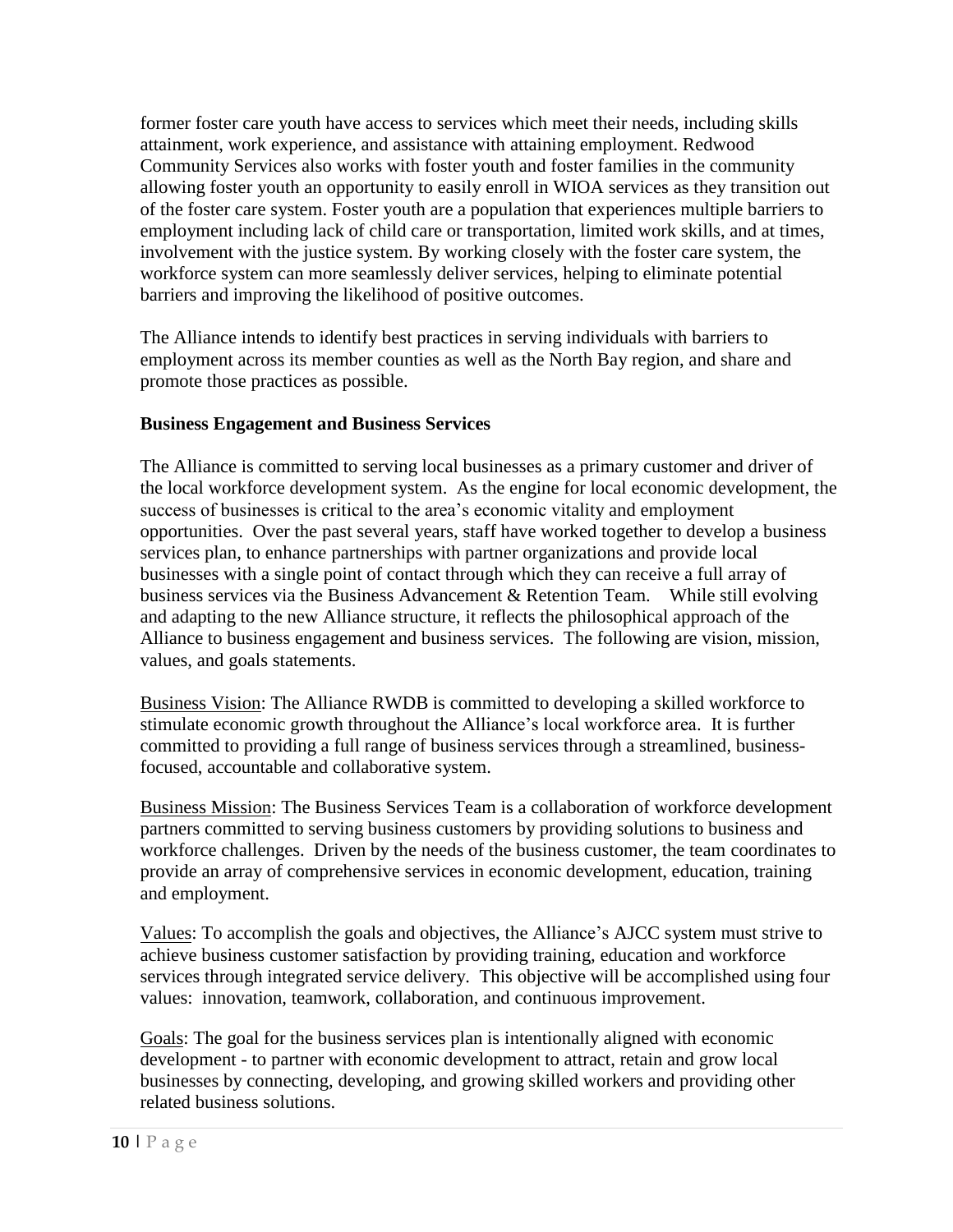| <b>Economic Development</b> |                            |    | oi leurie gombo<br><b>Employment</b> | <b>Education/Training</b> |                              |  |
|-----------------------------|----------------------------|----|--------------------------------------|---------------------------|------------------------------|--|
| Goals                       |                            |    | <b>Goals</b>                         | <b>Goals</b>              |                              |  |
| 1.                          | Build infrastructure       | 1. | Help businesses hire and             | 1.                        | Help businesses educate      |  |
|                             | that will assure that      |    | retain a "skilled" workforce         |                           | and train their employees    |  |
|                             | businesses receive         | 2. | Help businesses understand           |                           | with subsidized (on the job  |  |
|                             | needed services when       |    | and apply state/federal              |                           | training; customized         |  |
|                             | they need them $-$         |    | workplace regulations and            |                           | training) and non-           |  |
|                             | <b>Business Assistance</b> |    | laws (OSHA, hiring law,              |                           | subsidized options (tuition  |  |
|                             | Program (BAP).             |    | unemployment, EEO, etc.).            |                           | reimbursement; fee-for-      |  |
| 2.                          | Support targeted           | 3. | Help businesses access               |                           | service).                    |  |
|                             | industries.                |    | financial incentives (e.g.,          | 2.                        | Develop formal education     |  |
| 3.                          | Support                    |    | subsidies, tax credits,              |                           | opportunities (K-12 and      |  |
|                             | entrepreneurial            |    | subsidized daycare.                  |                           | post-secondary) to prepare   |  |
|                             | activities.                | 4. | Provide research and                 |                           | individuals with skills that |  |
| 4.                          | Support job training       |    | information (e.g., LMI)              |                           | are in demand by industry.   |  |
| 5.                          | Develop, connect and       | 5. | Provide amenities for                |                           |                              |  |
|                             | grow a skilled             |    | businesses to use (e.g.,             |                           |                              |  |
|                             | workforce.                 |    | office space, library).              |                           |                              |  |
| 6.                          | Assist small businesses    | 6. | Provide outplacement                 |                           |                              |  |
|                             | with modernizing and       |    | information, research and            |                           |                              |  |
|                             | expanding.                 |    | support to businesses.               |                           |                              |  |
| 7.                          | Support education,         |    |                                      |                           |                              |  |
|                             | schools and workplace      |    |                                      |                           |                              |  |
|                             | lifelong learning          |    |                                      |                           |                              |  |
| 8.                          | Provide layoff aversion    |    |                                      |                           |                              |  |
|                             | consultation and           |    |                                      |                           |                              |  |
|                             | services to businesses     |    |                                      |                           |                              |  |
|                             | to generate growth and     |    |                                      |                           |                              |  |
|                             | vitality and prevent       |    |                                      |                           |                              |  |
|                             | layoffs or closures.       |    |                                      |                           |                              |  |

## **SPECIFIC GOALS**

As outlined in the above table, coordination with economic development, EDD, and other partners is integrated into the business services plan. Furthermore, in March 2016 the Napa/Lake WDB engaged a consulting firm to develop a business retention strategy for the area, which defines layoff aversion as part of a high performance rapid response program. Please see the appendix for "A Layoff Aversion and Business Retention Strategy: Seven Steps" outline and flow chart. These will be guiding documents for the Alliance's continuing and future business engagement and business services efforts.

#### **D. REQUIRED INFORMATION PERTAINING TO AMERICA'S JOB CENTER OF CALIFORNIASM**

The following sections address additional required components of the local plan.

#### **Continuous Improvement of Eligible Providers of Services**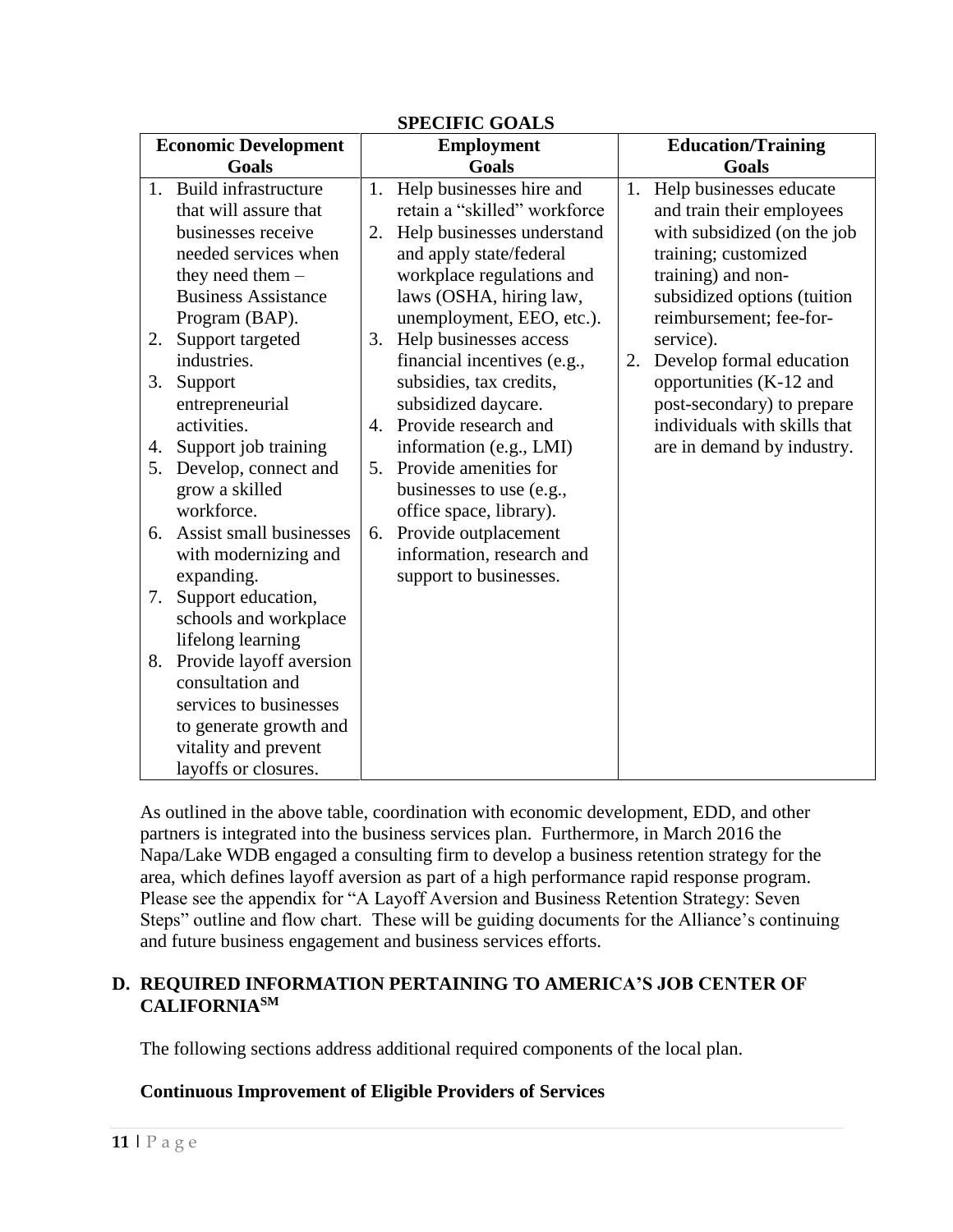All contractors stemming from the RFP for OSOs and CSPs will be required to collect, store, review, and report complete and accurate data on programs and services, including: operational, administrative and program performance; services; and participant demographics, progress, and outcomes. Because all contractors will be required to keep data in CalJOBS, this will allow easy sharing of case file information across the service area, as necessary. It will also help to ensure complete, accurate, and timely data entry and reporting in compliance with the Alliance's specific funding requirements.

In order to ensure the continuous improvement of service providers and that services meet the employment needs of local employers, workers, and jobseekers, the Alliance will require all service providers to meet performance goals outlined in their contracts. Alliance performance measures will incorporate WIOA performance measures. Furthermore, all contractors providing direct client services will be required to collect client feedback, so that direct client input can inform the continuous improvement of services and programs.

In addition to the monthly reports and quarterly narrative reports, the Alliance will continue to engage in monitoring activities that may include, but are not limited to, site visits to contractor and partner facilities, interviews or surveys of program participants, review of financial and organizational documents, and learning group meetings among contractors. The Alliance aims to support contractors in their efforts to continuously improve their practice, programs and services. Alliance staff will offer technical assistance and capacitybuilding activities in a variety of subjects related to quality assurance and program improvement. These will include operational requirements, program practices, and quality standards.

#### **Facilitating Access to Services in Remote Areas through Technology and Other Means**

California Human Development (CHD) has a Mobile Outreach and Classroom Unit available to the Alliance for access to remote areas. The mobile unit is used to reach rural communities where there is not an American Job Center or Farmworker Service Center available. The 45 foot recreational vehicle is equipped to bring meeting space and host of AJCC employment services and support. The unit is self-contained with its own computer network and internet access through a satellite service. Additionally, the mobile unit can also be used in the case of a disaster, such as floods or fires to help bring emergency assistance to the community in need.

Mendocino County is geographically one of the largest counties in the state, with the majority of the county composed of rural undeveloped areas. The majority of Mendocino County's population lives in remote areas where access to services is limited. The Broadband Alliance of Mendocino County is an initiative which is helping to improved internet access in remote areas by collaborating with community partners and telecommunication providers to identify underserved areas. By improving internet access in remote areas, clients are afforded opportunities to access helpful resources such as online training programs, internet job search sites, CalJOBS, and public assistance websites. This also helps WIOA clients who lack transportation by providing digital access to some WIOA services.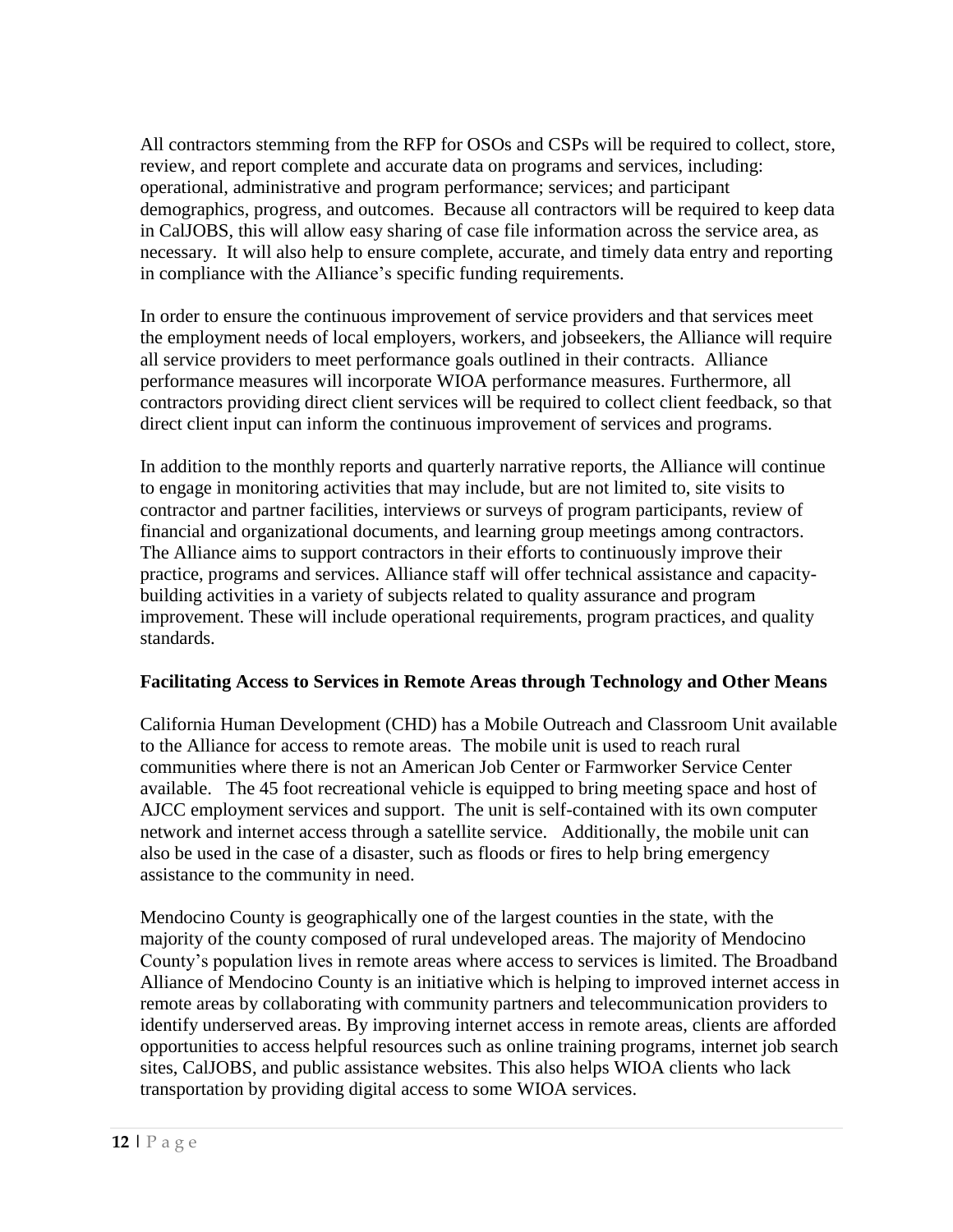The AJCC operator in Mendocino and Lake Counties also utilizes an Earth Walk portable computer lab. The lab is used for a variety of purposes including onsite Rapid Response presentation and workshops. For example, during the Lake County fire the lab was used at the Clearlake Office and the emergency shelter in Clearlake Oaks to give more displaced workers access to CalJOBS, assistance with filing for UI, and WIOA orientations. The lab has also been used when hosting job fairs at the American Legion to allow applicants access to CalJOBS resumes. The lab is of benefit to customers who have transportation challenges, especially in areas where there is limited public transportation.

#### **Accessibility for Individuals with Disabilities**

Contracts with service providers and MOUs with AJCC partners require compliance with WIOA Section 188, if applicable, and applicable provisions of the *Americans with Disabilities Act of 1990.* Furthermore, as described previously, it will be the contractual obligation of the One Stop Operator in each county to ensure physical and programmatic accessibility for individuals with disabilities. Accessibility will be further quality checked through the state required self-assessment process and monitoring visits. The Alliance will ensure that all sites are in compliance with accessibility requirements and that equipment and resources continue to be available to ensure reasonable access to all career services for those with disabilities.

Partnering with the State Department of Rehabilitation will ensure a level of staff expertise to best address those with the most disabling conditions. In addition, partnering with other entities and additional funding sources will be continued and developed to ensure provision of appropriate services and effective referral for those with less severe disabilities.

#### **MOUs and Description of Roles and Contributions of AJCC Partners**

As described previously, prior to the formation of the Alliance JPA, the Marin, Mendocino and Napa/Lake Workforce Boards entered into Phase I Memorandums of Understanding (MOU) with the WIOA mandated partners to define their respective roles and responsibilities. The attached MOUs outline that all parties agree to support the state plan's objectives of fostering demand-driven skills attainment; enabling upward mobility for all Californians; aligning, coordinating and integrating programs and services; and ensuring that individuals with barriers to employment and those in target populations are able to access the services they need in order to eventually achieve economic mobility. Furthermore, all parties agreed to participate in joint planning and plan development, and to make modifications as needed to ensure continuous partnerships building; responsiveness to state and federal requirements; responsiveness to local economic conditions, and adherence to common data collection and reporting needs. Please refer to pages 5-6 for detailed descriptions of the contributions of each partner to the Alliance workforce system.

# **Coordination of Services for Native Americans and Migrant Seasonal Farm Workers**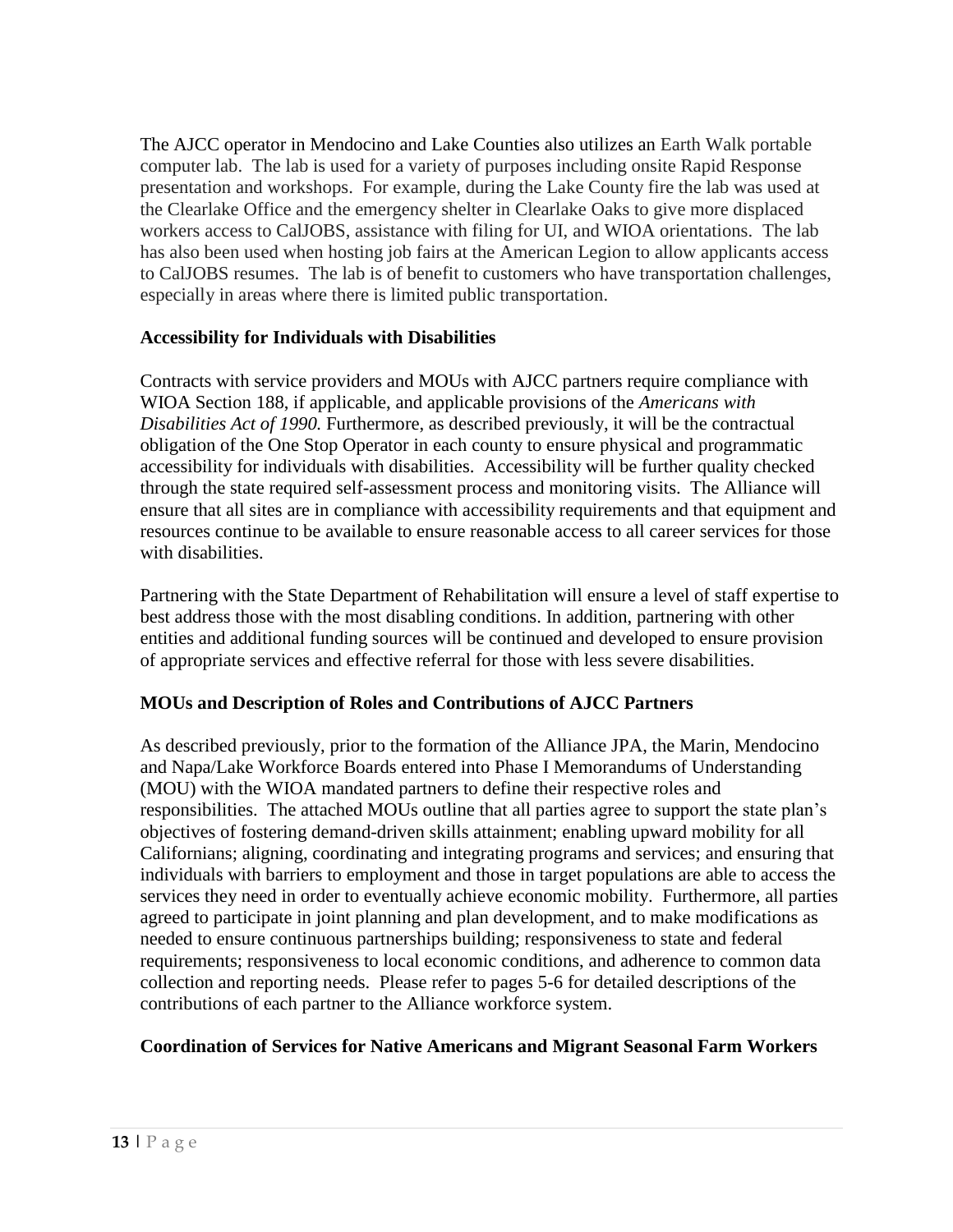According to 2010 Census data, the Native American population in the Alliance service area totals 7,154 individuals, with the highest percentage of the population in Mendocino County at 3.7% (3,286) and the lowest percentage in Marin County at 0.3% (761).

California Indian Manpower Consortium (CIMC) is co-located at the Mendocino County AJCC and provides job training, employment opportunities and supportive services to lowincome, unemployed, underemployed Native Americans in need of retraining. In Lake County, the Scotts Valley Tribe is a One Stop Partner and is responsible for providing Tribal TANF services to Native Americans in the area. Among the services that they have committed to providing as a partner in the One Stop are:

- Outreach, intake & orientation to employment services
- Initial assessment, labor market information and labor exchange
- Referrals to partner services
- Workshops, on-the-job training and funds for training.
- Support services

Staff at the various AJCCs are well versed in the wide array of community organizations and resources available, and will work with Native American clients to ensure they access the services and resources that they need.

With regards to serving migrant seasonal farm workers, California Human Development (CHD) offers employment and living assistance services to low-income farmworkers, farmworker family members, and others in Napa, Lake and Mendocino Counties. CHD creates paths and opportunities for migrant/seasonal farm workers seeking greater selfsufficiency, independence and dignity through education, training, criminal justice alternatives, housing and other services. Working together with County Social Services, WIOA, EDD, DOR and other onsite partners, CHD provides outreach, intake and orientation to employment services available at or through the One Stops.

# **On Ramping Clients to Regional Sector Pathways**

In order to on ramp clients to regional sector pathways, Alliance staff will continue to work closely with the other two workforce boards in the RPU, Sonoma and Solano Counties. Both counties share significant cross county commuter traffic with the Alliance service area. Any relevant sector pathway or training information will also be shared within the Alliance's system of service providers and partners, so that they can promote relevant activities to their clients. ITA's for job seekers will be portable to training opportunities throughout the region. As mentioned previously, The Alliance and its regional partners in the RPU meet monthly, and have successfully collaborated for over 17 years on a wide range of initiatives, including most recently NCCPA and NBBSA. The Alliance is committed to working regionally to support economic development and ensuring job seekers can access regional sector pathways.

# **E. REQUIRED INFORMATION PERTAINING TO SPECIFIC PROGRAMS, POPULATIONS, AND PARTNERS**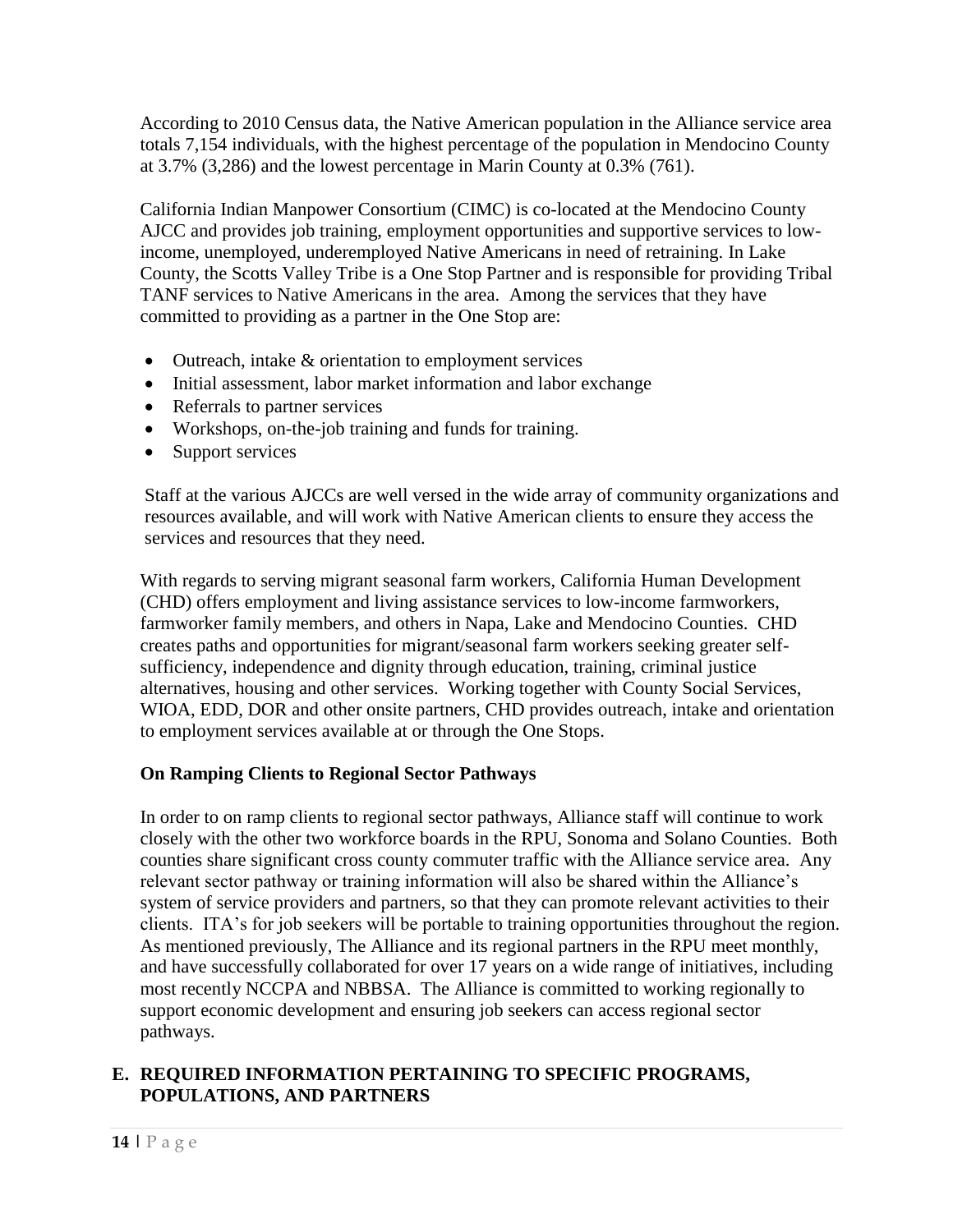Much of this information is detailed earlier in the plan. For each component, a summary and/or a reference to earlier page numbers is provided below.

• Promotion of entrepreneurial skills training and microenterprise services.

As described in the Business Services section, the Alliance developed a Business Services plan with partner organizations, which fully integrates the objectives of economic development partners, including the promotion of entrepreneurial skills training. Please see pages 10-11 and the appendix for further detail.

• A description and assessment of the type and availability of adult and dislocated worker employment and training activities in the Local Area.

The following is an overview of the adult and dislocated worker career services available via the AJCCs in the region.

Orientations: Orientations provide information on the full array of services available through all AJCCs and the larger workforce system, including those provided by other agencies and organizations. Information and referrals are provided on how to access other workforce services available within the community.

Assessment: Assessment activities assist participants in determining their skill level, interests, aptitudes, and abilities as they begin to define/redefine career goals, and identify barriers to employment that are relevant to each individual participant. Any needed supportive services are also identified during the assessment process. Initial assessment will help determine the incoming participants' eligibility and appropriateness for workforce programs and supportive services.

Information: All AJCCs provide information on programs, services, and the local labor market. Information regarding supportive services, including childcare and transportation, are also available. Information on employment opportunities include employment statistics, labor market (local/state/national) information, training opportunities, eligible training providers, job vacancy listings, required job skills, and available services. Information on unemployment claims, eligibility for TANF employment activities, and financial aid assistance for training and education programs is also provided. Information may be available in a self-service resource room, through individualized referrals, case management, and/or in group workshops.

Case Management and Individual Employment Plans: All AJCCs provide individual planning and case management services to customers, integrating with and utilizing the workforce system partners as appropriate. These services are intended to ensure that the service mix for each customer is aligned with that individual's unique educational and career goals, and that services address the individual needs of each customer, including any needed supports to overcoming barriers to success. A case manager works with a job seeker customer to develop an Individual Employment Plan (IEP) which include his or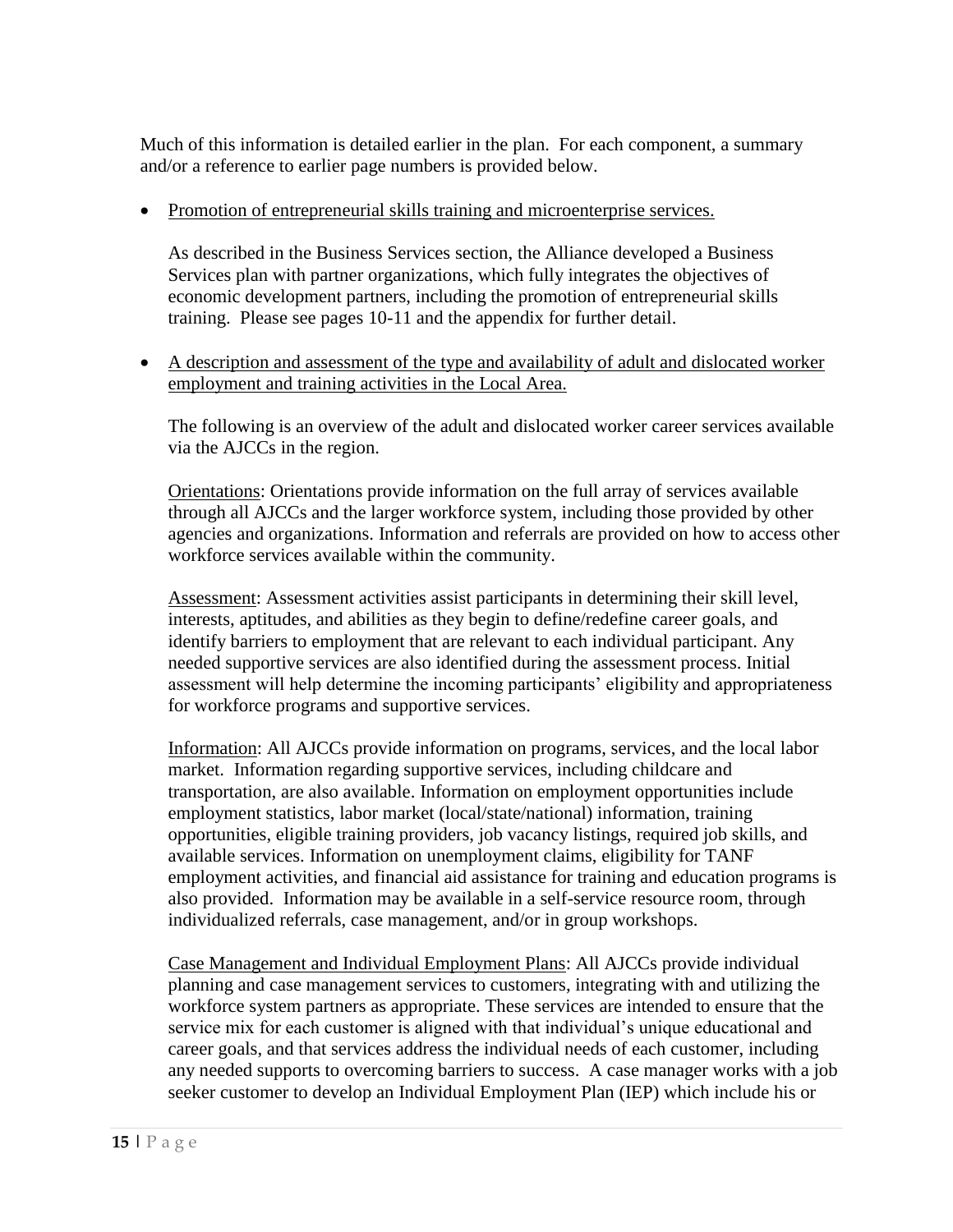her employment goal, barriers to the goal, the mix of services to address those barriers, the mix of services and training to work toward the employment goal, and case notes on progress. This is one point at which staff can assist customers with accessing career pathways in priority sectors. The IEP also reflects any co-enrollment in partner programs or the use of joint funding to finance services. An IEP is a working document and can be modified to reflect changing needs or circumstances.

Supportive Services: As part of the assessment process, case managers identify what if any supportive services are necessary to help customers successfully participate in training or find and retain employment. Supportive services may be provided by the AJCC or through referral to partner agencies, including but not limited to CalWORKs and other safety net programs, the DOR, and community based organizations. Supportive services may include:

- Transportation
- Childcare
- Uniforms, work appropriate attire, boots, or tools
- Computers
- Texts or other materials needed for training
- Testing or licensure fees

Work Readiness: Work readiness training is offered in Marin County via the "Workin' It Out" curriculum, and Mendocino offers the "Bring Your A-Game to Work" Job Readiness Workshop. Work readiness training helps job seeker customers prepare for success in vocational programs and employment by helping them to understand and acquire learning and communication skills, employers' expectations, appropriate work attire, life skills, and job search skills.

Job Search Assistance: Each AJCC provides a variety of job search services, including (not limited to) the following:

- Workshops and assistance regarding job search strategies, applications, resume development, and interviewing techniques
- Individual and small group counseling and coaching
- Computer access and assistance to support the job search
- Employment leads and access to employer relationships
- On site recruitments/job interviews
- Information on priority sectors and career pathways

Follow Up/Retention Services: Each AJCC provides up to 12 months of follow up services to enrolled customers, to ensure that they are still successfully employed, or if they are not, to assist them with quickly finding new employment. Follow up services can identify if customers are in need of further support to ensure their employment success, and refer them to those resources as appropriate.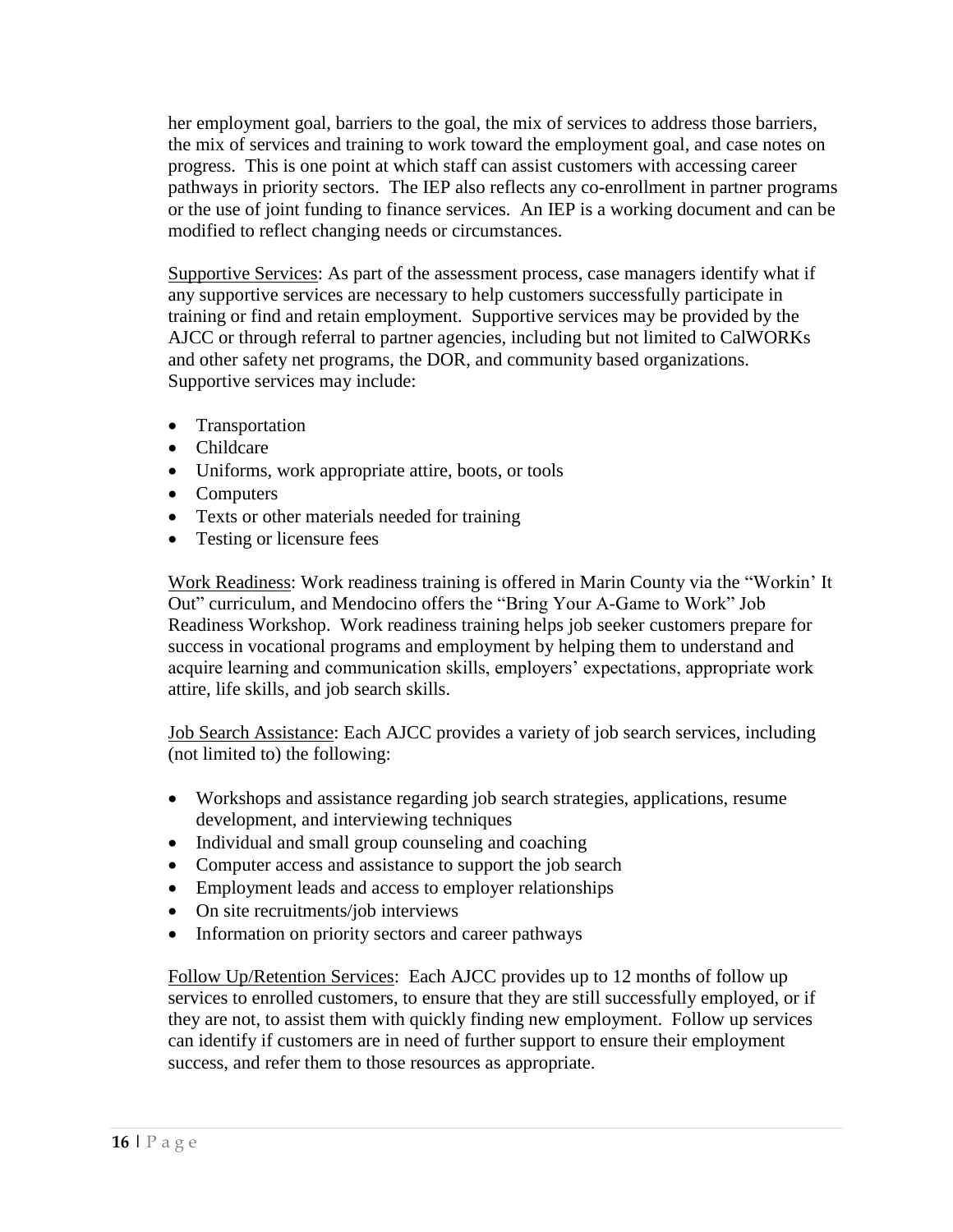Training Services: WIOA funds may be used for Individual Training Accounts (ITAs) to provide individuals with necessary skills and credentials to enter and retain employment. Training services may include:

- Occupational skills training, including training in non-traditional jobs.
- Portable and stackable credentials.
- Programs that combine workplace training with related instruction.
- Skills upgrading and retraining.
- Entrepreneurial training.
- Adult education and literacy activities in combination with services described above.

In addition to accessing training through ITA's, individuals may receive training through partnerships with employers, including customized training and "earn and learn" models such as on the job training. See Section I for more information about workplace training.

#### • A description of how the local board will coordinate rapid response activities

In the event of a layoff, outplacement services are provided through Rapid Response to help affected workers quickly connect with resources and information on topics including Unemployment Insurance, COBRA, job counseling, training opportunities, and rapid reemployment. The Alliance's Business Services staff participate in employer events, industry association meetings, community-based events, job fairs, employer-based spotlights and open house employer focused activities to promote Rapid Response and other Business Services.

The Alliance will continue to partner with the EDD to meet with companies projecting or planning layoffs to ensure they are aware of Rapid Response, Business Services, WIOA services, and the Trade Adjustment Assistance program application process. The Alliance is also an active member of the Bay Area Rapid Response Roundtable, a group of Rapid Response coordinators, planners, and practitioners who work locally and regionally on behalf of the many Workforce Development Boards, to deliver timely rapid response services to employers, and dislocated workers. The Roundtable meets quarterly to share best practices and establish a network of professionals that facilitate service delivery across county boundaries.

Please see page 10-11 (business services) for a description of coordination with regards to Rapid Response activities, as well as the appendix for "A Layoff Aversion and Business Retention Strategy: Seven Steps" outline and flow chart.

• A description and assessment of the type and availability of youth workforce activities in the Local Area including activities for youth who are individuals with disabilities. Include successful evidence-based models of such activities.

The system of youth workforce activities available in the Alliance's service area are provided in conjunction with education partners, community based organizations, and Juvenile Probation. The Alliance funds a number of youth service providers, who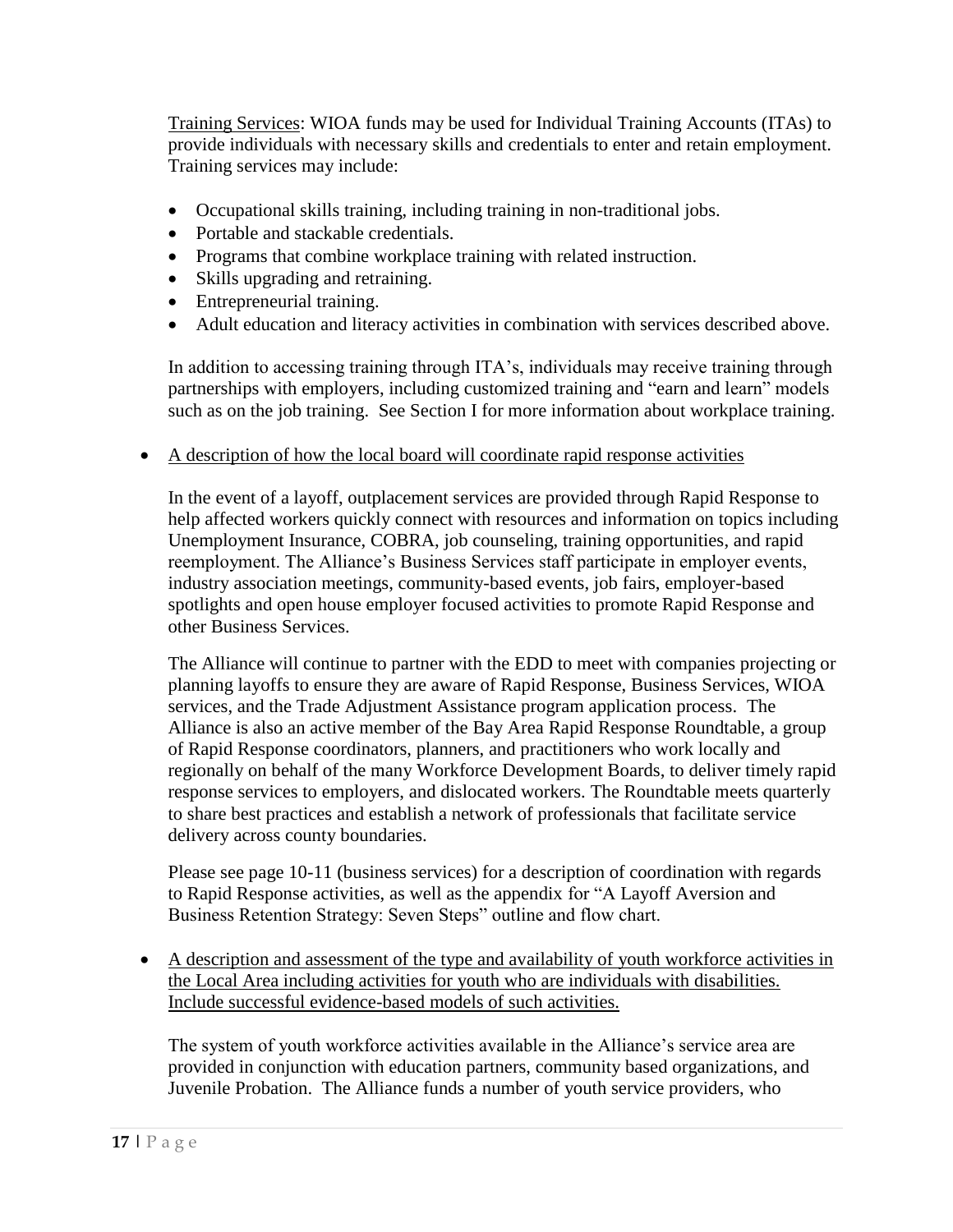provide either directly or through referral the 14 program elements required of youth programs under WIOA. Those elements are:

- 1. Tutoring, study skills training, instruction and evidence-based dropout prevention and recovery strategies.
- 2. Alternative secondary school services.
- 3. Paid and unpaid work experiences that have academic and occupational education as a component of the work experience which may include: summer employment, pre-apprenticeship programs, internships, job shadowing, on the job training.
- 4. Occupational skills training, which includes priority consideration for training programs that lead to industry recognized post-secondary credentials.
- 5. Education offered concurrently with and in the same context as workforce preparation activities and training for a specific occupation and occupational cluster.
- 6. Leadership development opportunities, community services and peer-centered activities.
- 7. Supportive services.
- 8. Adult mentoring for a duration of at least 12 months that may occur both during and after program participation.
- 9. Follow up services for not less than 12 months after the completion of participation.
- 10. Comprehensive guidance and counseling, which may include drug and alcohol abuse counseling.
- 11. Financial literacy education.
- 12. Entrepreneurial skills training.
- 13. Services that provide labor market and employment information about in-demand industry sectors or occupations available in the local area.
- 14. Activities that help youth prepare for and transition to post-secondary education and training.

In the spring of 2017 the Alliance intends to issue an RFP for youth service providers. The RFP will assist the Alliance in ensuring that the youth workforce system is focused on out of school youth, as required under WIOA. Furthermore, preference will be given to proposals that utilize best practices in serving youth, including youth with disabilities. The California Workforce Investment Board funded a UC Davis evaluation of the state's youth workforce development system, which found that the most successful programs commonly utilize strategies which include a holistic approach that combines employment preparation with personal support; learning experiences that combine work with the chance to build self-confidence and to learn what it takes to be a good employee; and caring adult supervision (9/2006). Preference will be given to proposals which utilize such strategies.

The following is a description of current youth workforce activities, which include the above best practice strategies.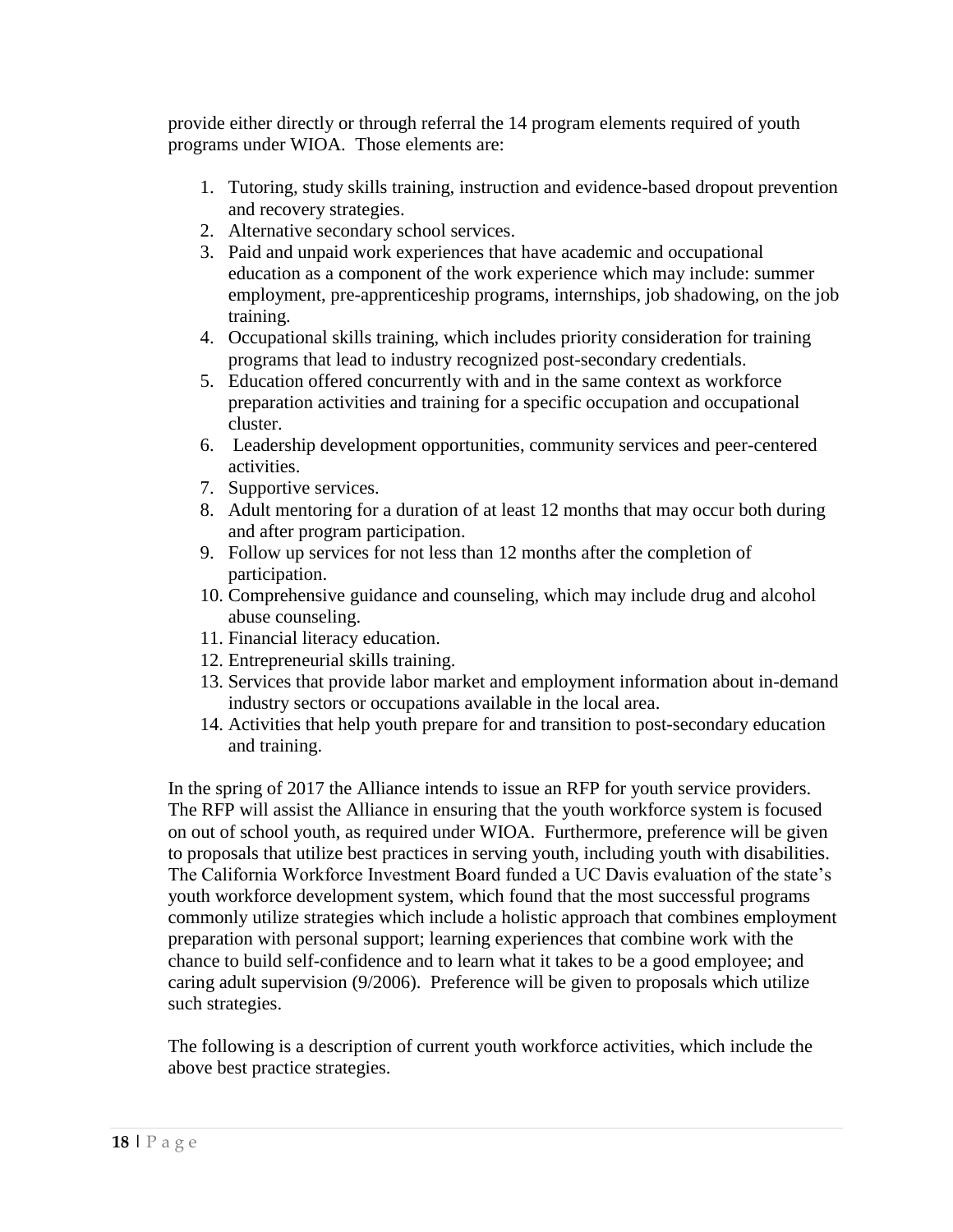VOICES Youth System - To serve transitional aged youth in Napa County emancipating from systems of care, VOICES provides internal programs and co-located services with a team of partner agencies - combining services to meet a wide variety of challenges facing youth. The Explorations College & Career Center at VOICES supports youth in developing personal plans for success in the areas of education, employment and career development. Youth have access to the drop-in center for a variety of resources and individualized coaching. Explorations partners with employers all over the Napa Valley to provide internships and employment opportunities for eligible youth.

Mendo-Lake YouthWorks – is a Youth Leadership and Career Engagement Program cofunded by the County of Lake, PG&E, Wells Fargo, and Bank of America. The program extends the capacity of WIOA funds and provides youth ages 16-24 with workforce development opportunities, leadership development, access to education, mentoring and community engagement activities.

Youth Ecology Corps: Based on the highly successful Sonoma Youth Ecology Corps (and yet another example of regional collaboration across the RPU), the Marin and Napa Youth Ecology Corps provide at risk youth with paid summer employment in conservation related work, in addition to job readiness training and career exploration. Funding for the program has come from the employers benefitting from the work, (including the state park system), CalWORKs, and Juvenile Probation. Youth are coenrolled in WIOA as appropriate. The program has been very successful, meeting all project goals, and has proven popular with the employers benefiting from the work, who have hired from the cohorts of Ecology Corps members. Participants have given the feedback that the program increased their skills and confidence, not only in technical occupational skills but also the ability to work hard and have a positive impact on their community.

Youth Working For Change: As mentioned previously, in Marin County the AJCC collaborates with Juvenile Probation to operate a workforce program called Youth Working for Change. The program targets youth involved in, or in danger of becoming involved with, the juvenile justice system. Many of these young people have learning, emotional or mental health disabilities. Funded by Probation and managed by the AJCC, the program provides participants with adult mentoring, work readiness training, job shadowing, paid internships, and job placement. By having an employment counselor embedded within Juvenile Services at the Probation Department, the program is able to ensure coordination with probation officers and ensure a holistic approach to working with the youth. Since its inception in 2012 the program has consistently exceeded its goals for numbers served, internships, and unsubsidized employment.

Marin County Career Explorers Program: In a related effort, and drawing from Youth Working for Change participants, the AJCC piloted the Marin Career Explorers Program in summer 2016. In Marin County, the public sector is a priority sector of interest, given the large number of jobs the public sector represents in Marin as well as an expected large number of upcoming retirements. Working with numerous departments across the county, including Human Resources, IST, Parks, and the Public Library, at risk youth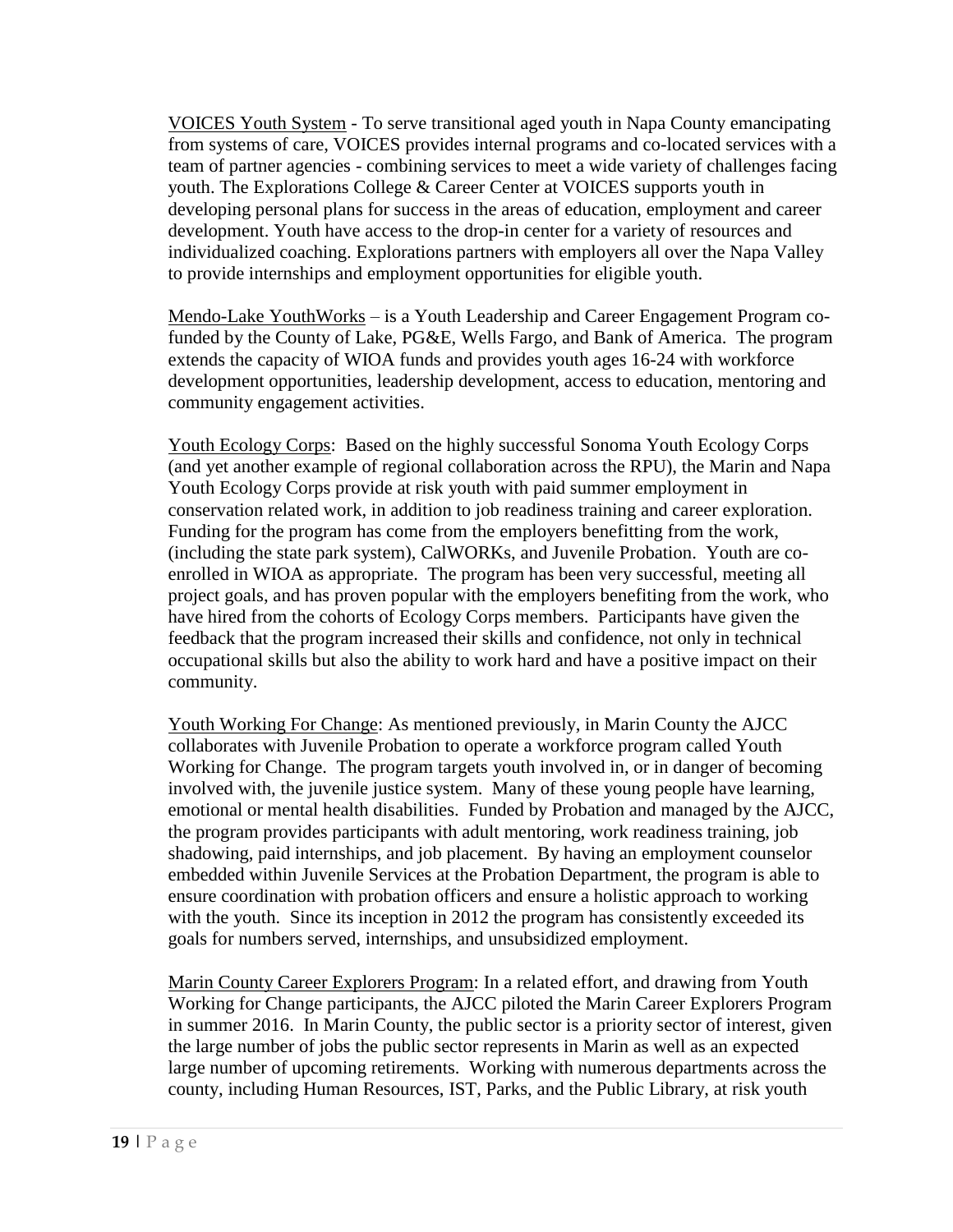were given paid summer internships and the opportunity to learn about possible careers in the public sector. The participants received substantial work readiness training at the AJCC before their internships, and ultimately far exceeded the expectations of their host departments. The County of Marin is exploring ways to expand this program for summer 2017.

Redwood Community Services (RCS): The Mendocino County AJCC collaborates with RCS's Arbor Youth Resource Center to serve at risk transitional aged youth. The center, which provides drop-in services to at risk youth, provides career planning, employment resources, life skills training, mentoring, financial literacy, peer support counseling, teen peer court, substance abuse support, relationship workshops, anger management training, a clothing closet, GED preparation & practice, graffiti clean-up, motivational movies and positive parenting classes. The Arbor provides centralized resources specific to transitional aged foster care youth including providing a drop-in learning environment, as well as other services that empower and support youth to become independent and successful adults. RCS also provides application assistance for Medi-Cal, CalFRESH, housing, health, and dental programs. Youth being served at the Arbor are co-enrolled in the WIOA program as appropriate.

Future plans for the Alliance include regionally based annual workforce development conferences for staff and partners. Tracks will include youth services and best practices, in addition to rapid response and adult services. The goal is simple: to nurture and expand the innovative service strategies occurring within the region – throughout the region.

• How the local board will coordinate relevant secondary and post-secondary education programs and activities with education and workforce investment activities to coordinate strategies, enhance services, and avoid duplication of services.

The Alliance understands that education partners are critical to the success of any workforce development system. As such, there are multiple points at which coordination is occurring, both at the Alliance regional as well as local county levels.

At the regional level, as described previously and in the NBEC RPU plan, the Alliance is coordinating with education partners on the NCCPA and NBBSA initiatives. The governance committee of NCCPA includes all the WDB directors, community college deans, and County Office of Education representatives throughout the NBEC region. This group provides a regular opportunity to coordinate strategies with regards to building and enhancing career pathways for targeted sectors in the North Bay. The membership of the Alliance RWDB provides another vehicle to ensure coordinated service delivery at a broad policy level.

At the local county level, AJCC partners meet regularly to discuss ways to enhance services and avoid duplication of efforts. Coordination also occurs via the geographically based standing committees in each member county, which bring together workforce services providers working with youth and young adults. These groups have been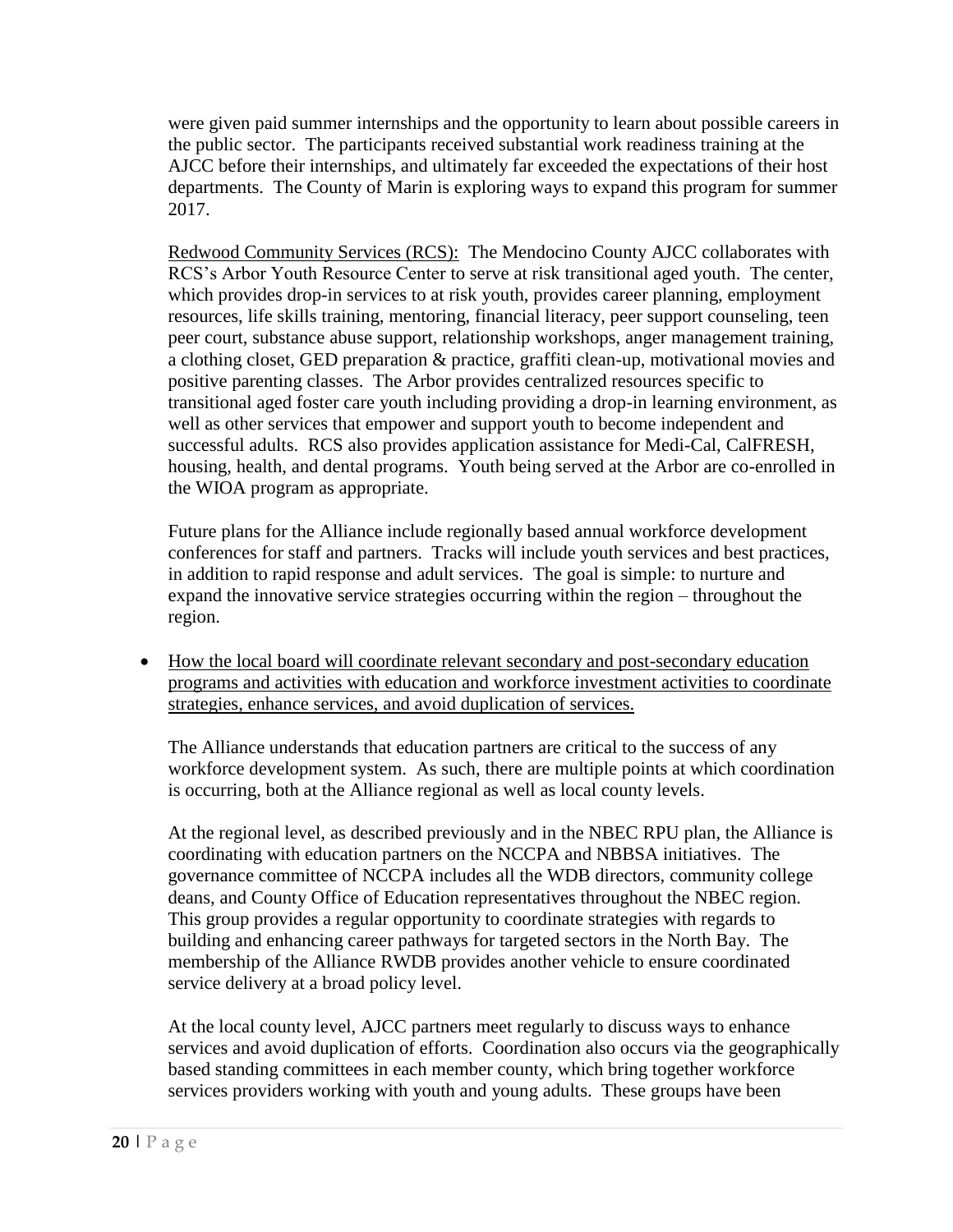instrumental in ensuring smooth coordination of services across programs and activities that include secondary and postsecondary education partners.

• How the local board will coordinate WIOA Title I workforce development activities with the provision of transportation and other appropriate supportive services in the local area.

As described previously, the assessment process includes the identification of any barriers to employment and the individual employment planning process includes plans to remediate those barriers, including any needed supportive services. Supportive services can be provided directly via the AJCC or through referrals to partners within the system. Please see pages 15 for a further description of supportive services.

• Plans, assurances, and strategies for maximizing coordination, improving service delivery, and avoiding duplication of Wagner-Peyser Act (29 U.S.C. 49 et seq.) services and other services provided through the AJCC delivery system.

As mentioned on pages 7-8, it will be the role of the One Stop Operator to ensure coordination and service integration across all the AJCC partners, as outlined in the MOUs. As stated on page 5, EDD is co-located with AJCCs, allowing for greater collaboration and coordination of services. As outlined in the MOU EDD and one stop staff will collaborate on services and cross train staff, to ensure maximum coordination, improved service delivery, and to avoid duplication of services. Furthermore, the EDD regional manager attends the monthly NBEC directors' meetings, ensuring that service delivery is coordinated on a regional as well as a local level.

• Coordination with adult education and literacy; how the local board will review local applications under Title II to ensure alignment with the local plan. The California Department of Education has released its WIOA Title II Request for Applications for Program Year 2017-18 funding. Local Adult Education Block Grant (AEBG) consortia will be submitting their applications which includes their workforce related education goals. The application is due by February 10, 2017.

WIOA regional and local plans are expected to be approved by May 1, 2017. Following this approval, the Alliance will need to review AEBG's application to insure workforce goals are aligned. This review will occur by June 2017. The expectation is that the AEBG plan and the Alliance local plan will both strive to provide the most relevant and necessary workforce training, in line with the sectors and targeted occupations of the Alliance and North Bay region.

• Services for individuals with Limited English Proficiency English language development courses are available throughout the service area, via community colleges, adult schools, and community based organizations. Of particular note, Mendocino College was recently designated a Hispanic Serving Institution. Additionally, Mendocino College received a High School Equivalency Program (HEP) grant which specifically provides migrant workers with curriculum and support in preparing for and taking a High School Equivalency test.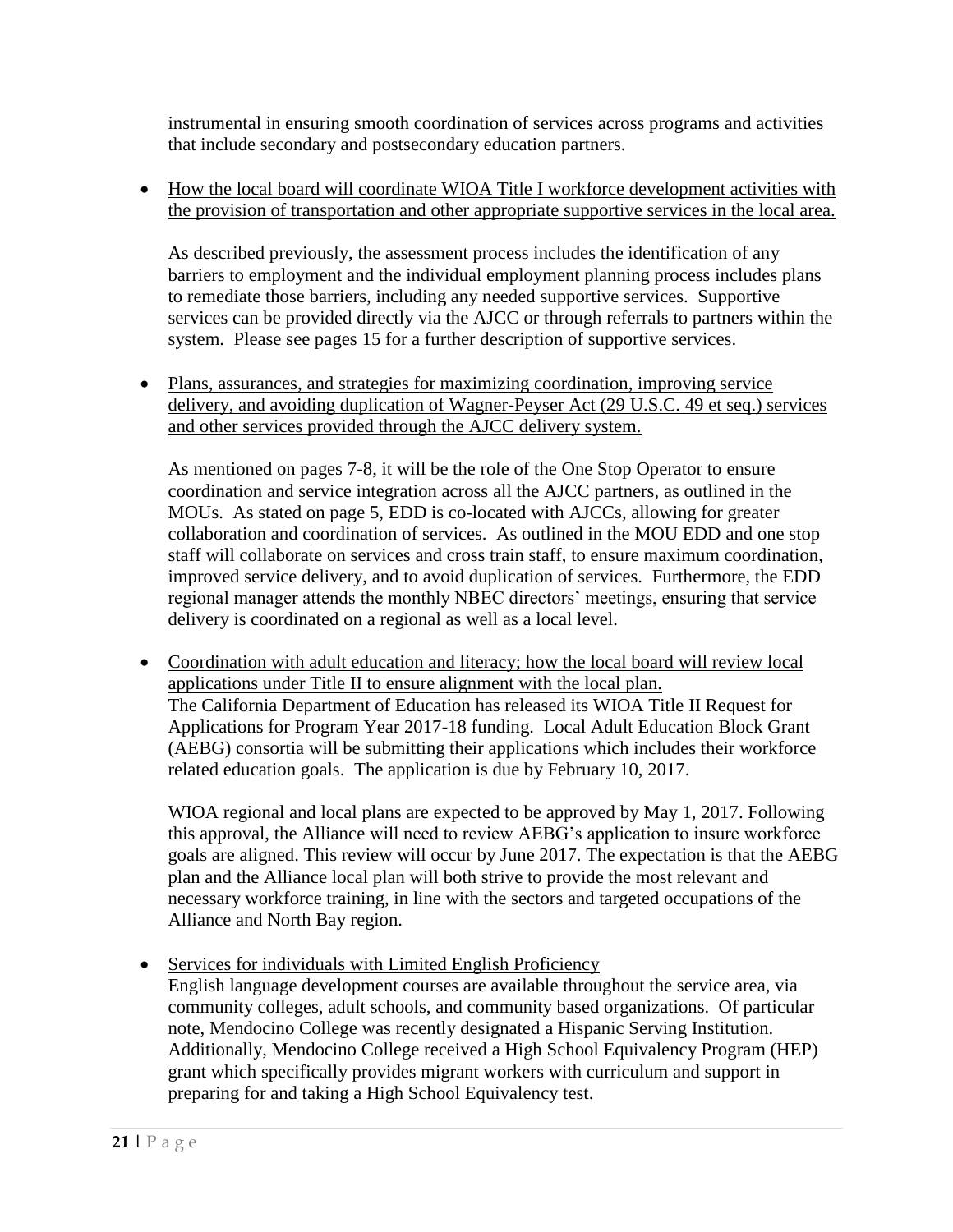Despite pockets of excellence, several challenges are common across the Alliance service area. Due to decreased funding, all counties in the area report an inadequate number of classes are available to meet existing need. Another challenge is that given the vast geographical spread of the service area as well as individual counties, more classes are needed in remote areas to adequately fill the need for English language instruction. All adult schools in the area are grappling with how to offer classes in ways that are supportive of individuals with jobs and families.

The Alliance recognizes the importance of English language acquisition for individuals to be able to successfully participate in community, citizenship, and jobs. As such, the Alliance will look for ways to support the following list of recommendations from regional adult education consortiums:

- Support the expansion of the number and geographic locations of ESL classes throughout the region, particularly GED preparation for non-native English speakers.
- Expand child care and transportation support for participants (supportive services).
- Provide staff development to train AJCC staff on the system of educational resources for English Learners as well as the transition to community college level work.
- Create and implement contextualized ESL/CTE programs that have industry certification options.
- Provide bilingual outreach services to better inform public of adult ESL education and training programs in the region.

# **F. RELEVANT INFORMATION PERTAINING TO GRANTS AND GRANT ADMINISTRATION**

The Alliance is responsible for the disbursement of all WIOA funds under this plan. The Alliance will procure WIOA service providers from eligible parties utilizing a competitive Request for Proposal (RFP) process. Each solicitation document issued by the Alliance clearly describes the services being procured; required criteria that bidders must meet; expected outcomes per program or service category as appropriate; anticipated investment levels for each program or service category; proposal submission requirements; a summary of the review criteria; conditions under which bidders may protest the funding decisions and the process they must follow to protest a funding determination.

All RFPs are advertised extensively through local news outlets, through direct outreach, and through the Alliance's website to ensure that the maximum numbers of potential applicants are reached. For large RFP solicitations, it is the department's practice to hold a public technical assistance session. The Alliance subsequently posts questions, answers, and additional guidance to give bidders a chance to incorporate the guidance into their proposals.

Standard scoring rubrics are created for each solicitation and provided to all proposal readers with extensive directions to ensure that the review process is fair and equitable. Reviewers are asked to disclose all conflicts of interest and proposals are assigned accordingly to avoid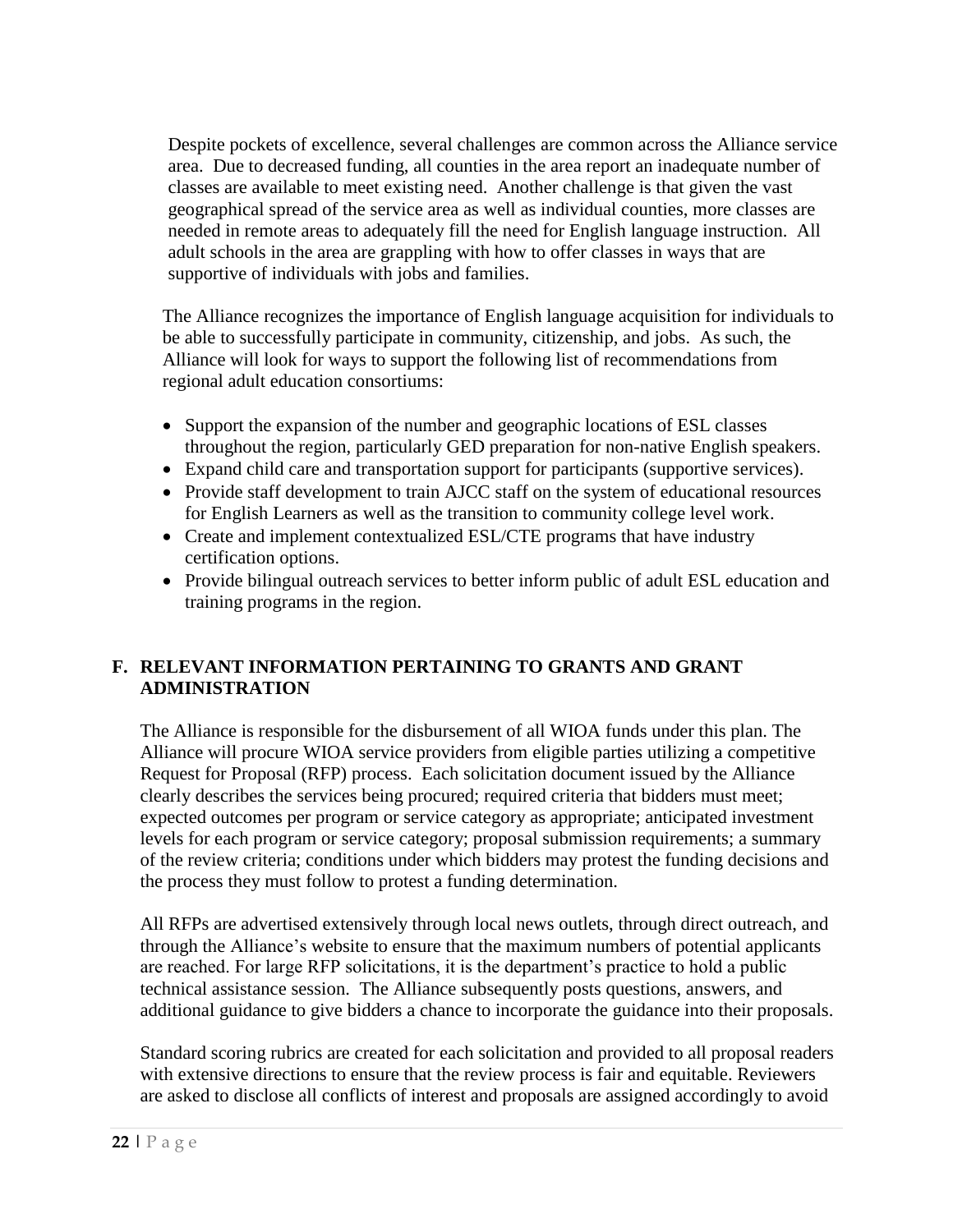all potential conflicts. Proposals are evaluated according to the criteria set forth for the RFP and funding recommendations are presented to the Alliance Regional Workforce Development Board and Governing Board for discussion and confirmation where required.

## **G. PERFORMANCE GOALS**

In order to ensure the continuous improvement of service providers and that services meet the employment needs of local employers, workers, and jobseekers, the Alliance requires all contractors to meet performance goals outlined in their contracts. Alliance performance measures are consistent with and incorporate WIOA measures. Please see the below table for the 2016-17 and 2017-18 WIOA performance goals, as negotiated with the state.

| <b>PY 2016-17 Final Performance Goals</b>                              |               |           |                 |                                                                      |  |  |  |  |  |
|------------------------------------------------------------------------|---------------|-----------|-----------------|----------------------------------------------------------------------|--|--|--|--|--|
|                                                                        | <b>Adults</b> | <b>DW</b> | Youth           |                                                                      |  |  |  |  |  |
| <b>Employment Rate 2nd</b><br><b>Quarter After Exit</b>                | 61%           | 63%       | 62.4%           | <b>Employment or Placement</b><br><b>Rate 2nd Quarter After Exit</b> |  |  |  |  |  |
| <b>Employment Rate 4th</b><br><b>Quarter After Exit</b>                | 55%           | 58%       | 56%             | <b>Employment or Placement</b><br><b>Rate 4th Quarter After Exit</b> |  |  |  |  |  |
| <b>Median Earnings 2nd</b><br><b>Quarter After Exit</b>                | \$4300        | \$6500    | <b>BASELINE</b> | <b>Median Earnings</b>                                               |  |  |  |  |  |
| <b>Credential Attainment</b><br>within 4 Quarters<br><b>After Exit</b> | 52.9%         | 52.9%     | 40%             | <b>Credential Attainment within</b><br><b>4 Quarters After Exit</b>  |  |  |  |  |  |

| <b>PY 2017-18 Final Performance Goals</b>                                     |               |        |                 |                                                                      |  |  |  |  |
|-------------------------------------------------------------------------------|---------------|--------|-----------------|----------------------------------------------------------------------|--|--|--|--|
|                                                                               | <b>Adults</b> | DW     | Youth           |                                                                      |  |  |  |  |
| <b>Employment Rate</b><br>2nd Quarter After<br>Exit                           | 61%           | 63%    | 62.4%           | <b>Employment or Placement</b><br><b>Rate 2nd Quarter After Exit</b> |  |  |  |  |
| <b>Employment Rate</b><br><b>4th Quarter After</b><br>Exit                    | 55%           | 58%    | 56%             | <b>Employment or Placement</b><br><b>Rate 4th Quarter After Exit</b> |  |  |  |  |
| <b>Median Earnings</b><br>2nd Quarter After<br>Exit                           | \$4300        | \$6600 | <b>BASELINE</b> | <b>Median Earnings</b>                                               |  |  |  |  |
| <b>Credential</b><br><b>Attainment within 4</b><br><b>Quarters After Exit</b> | 52.9%         | 52.9%  |                 | <b>Credential Attainment within</b><br><b>4 Quarters After Exit</b>  |  |  |  |  |

#### **H. RELEVANT INFORMATION PERTAINING TO HIGH PERFORMING BOARD EFFORTS (DESCRIPTION OF PRIORITY OF SERVICE; AND MOU PHASE I AND PHASE II)**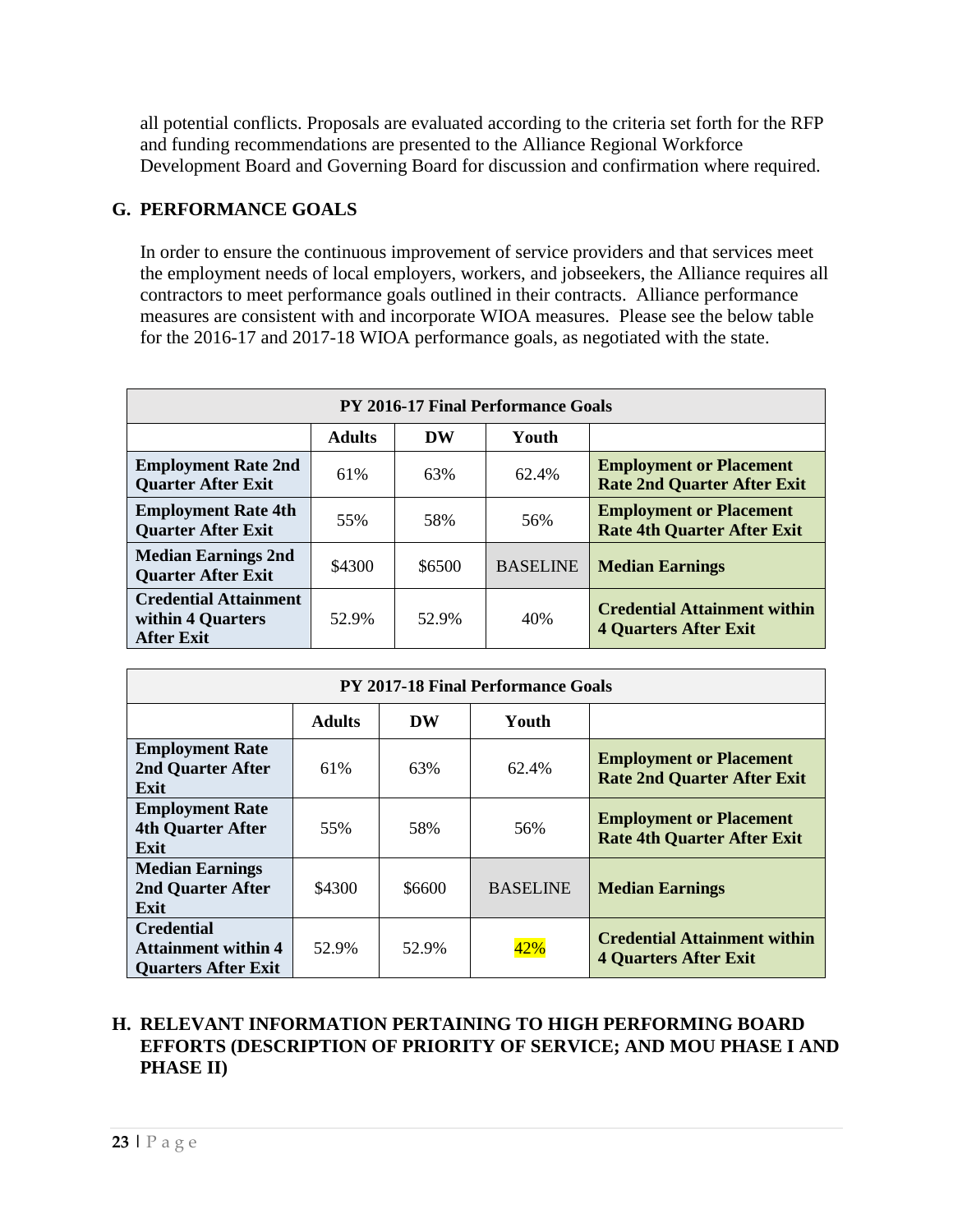Within each service provider's contract, the Alliance includes a requirement that services provided must prioritize the target populations identified by the RWDB and as required by the funding source. Compliance with the priority of service is tracked through regular reporting requirements and monitoring visits.

As mentioned previously, Phase I of the WIOA required MOUs with core partners was completed by each separate Alliance county. Phase II will be completed by the Alliance. A progress report timeline was submitted as required by January 26, 2017. The Alliance is on track for the timely completion of Phase II.

# **I. TRAINING ACTIVITIES AND WORKPLACE LEARNING**

WIOA funds may be used for Individual Training Accounts (ITAs) to provide individuals with skills to enter the workplace and retain employment. In addition, individuals may receive vocational training through their worksites, when the Alliance partners with employers. Training services may include:

- Occupational skills training, including training in non-traditional jobs.
- Portable and stackable credentials.
- "Earn and Learn" models such as On-the-Job training.
- Programs that combine workplace training with related instruction.
- Training programs operated by the private sector.
- Skills upgrading and retraining.
- Entrepreneurial training.
- Adult education and literacy activities in combination with services described above.
- Customized training.

Job-seekers, in consultation with an AJCC case manager, must select training services that are listed on the California Eligible Training Provider List (ETPL) and are related to career goals as determined through an assessment. This ensures informed customer choice.

During the contracting and budgeting process with service providers, Alliance staff will ensure that a minimum of 30% of funding is restricted for workforce training in accordance with UIC 14211.

# **J. PUBLIC TRANSPARENCY, ACCESSIBILITY, AND INCLUSIVITY INFORMATION**

The local plan was agendized and discussed at the October 2016 and January 2017 Alliance Regional Workforce Development Board (RWDB) meetings. The RWDB as well as the interested parties list reaches a wide range of partners and stakeholders, including those representing job seekers with disabilities, EDD, DOR, education, economic development, and business leaders. RWDB meetings are publicly posted, open to the public and held at accessible locations.